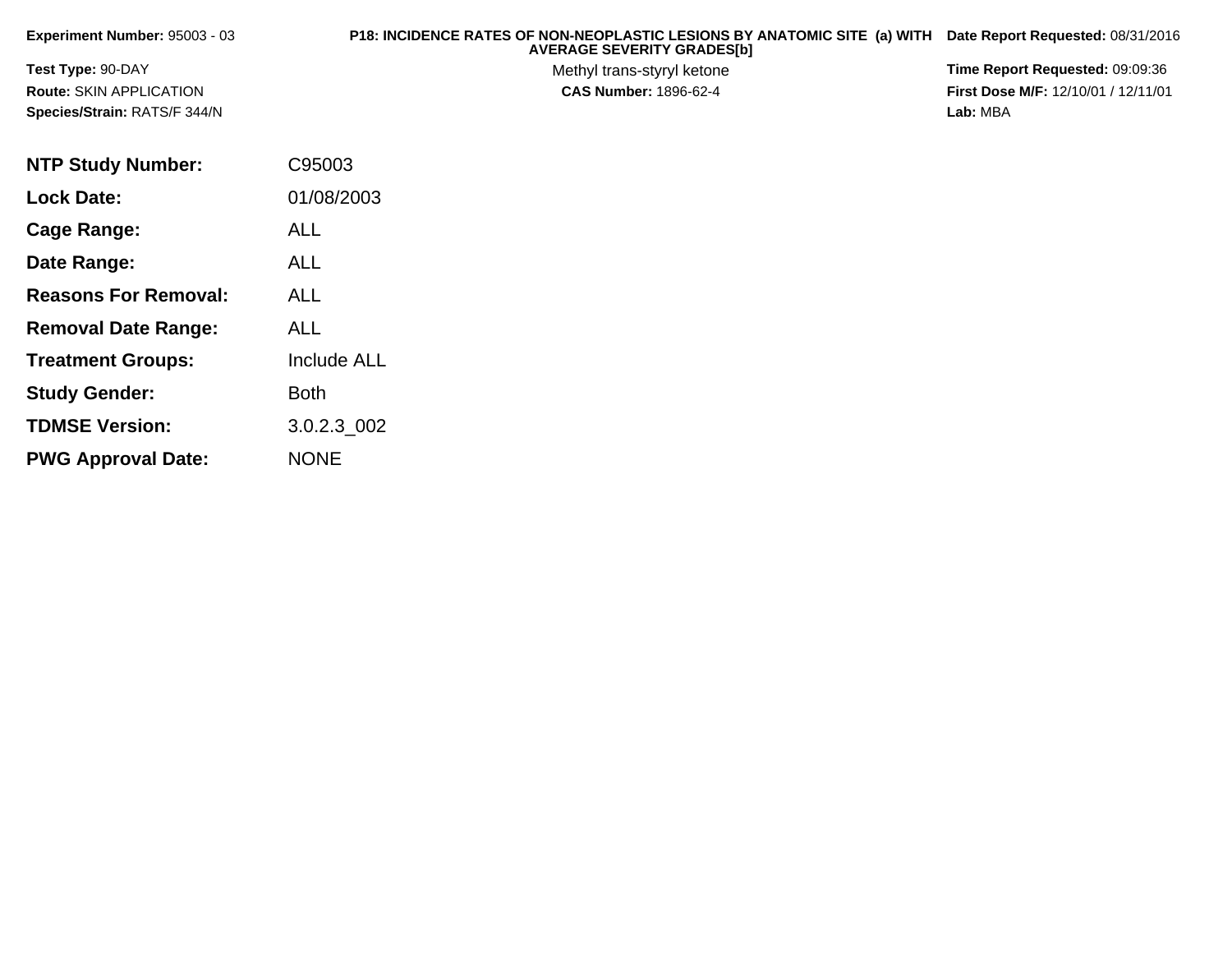| Experiment Number: 95003 - 03                                                                              |                        |                                 | P18: INCIDENCE RATES OF NON-NEOPLASTIC LESIONS BY ANATOMIC SITE (a) WITH Date Report Requested: 08/31/2016 |            |                                     |           |
|------------------------------------------------------------------------------------------------------------|------------------------|---------------------------------|------------------------------------------------------------------------------------------------------------|------------|-------------------------------------|-----------|
| Test Type: 90-DAY                                                                                          |                        | Time Report Requested: 09:09:36 |                                                                                                            |            |                                     |           |
| Route: SKIN APPLICATION                                                                                    |                        |                                 | Methyl trans-styryl ketone<br>CAS Number: 1896-62-4                                                        |            | First Dose M/F: 12/10/01 / 12/11/01 |           |
| Species/Strain: RATS/F 344/N                                                                               |                        |                                 |                                                                                                            |            | Lab: MBA                            |           |
| <b>FISCHER 344 RATS MALE</b>                                                                               | <b>VEHICLE CONTROL</b> | <b>22.0 MG/KG</b>               | 44.0 MG/KG                                                                                                 | 87.5 MG/KG | <b>175 MG/KG</b>                    | 350 MG/KG |
| <b>Disposition Summary</b>                                                                                 |                        |                                 |                                                                                                            |            |                                     |           |
| <b>Animals Initially In Study</b><br><b>Scheduled Sacrifice</b><br><b>Early Deaths</b><br><b>Survivors</b> | 10                     | 10                              | 10                                                                                                         | 10         | 10                                  | 10        |
| <b>Terminal Sacrifice</b>                                                                                  | 10                     | 10                              | 10                                                                                                         | 10         | 10                                  | 10        |
| <b>Animals Examined Microscopically</b>                                                                    | 10                     | 10                              | 10                                                                                                         | 10         | 10                                  | 10        |
| <b>ALIMENTARY SYSTEM</b>                                                                                   |                        |                                 |                                                                                                            |            |                                     |           |
| Esophagus                                                                                                  | (10)                   | (0)                             | (0)                                                                                                        | (0)        | (0)                                 | (10)      |
| Intestine Large, Cecum                                                                                     | (10)                   | (0)                             | (0)                                                                                                        | (0)        | (0)                                 | (10)      |
| Intestine Large, Colon                                                                                     | (10)                   | (0)                             | (0)                                                                                                        | (0)        | (0)                                 | (10)      |
| Intestine Large, Rectum                                                                                    | (10)                   | (0)                             | (0)                                                                                                        | (0)        | (0)                                 | (10)      |
| Intestine Small, Duodenum                                                                                  | (10)                   | (0)                             | (0)                                                                                                        | (0)        | (0)                                 | (10)      |
| Intestine Small, Ileum                                                                                     | (10)                   | (0)                             | (0)                                                                                                        | (0)        | (0)                                 | (10)      |
| Intestine Small, Jejunum                                                                                   | (10)                   | (0)                             | (0)                                                                                                        | (0)        | (0)                                 | (10)      |
| Liver                                                                                                      | (10)                   | (0)                             | (1)                                                                                                        | (0)        | (0)                                 | (10)      |
| Hepatodiaphragmatic Nodule                                                                                 |                        |                                 | 1[2.0]                                                                                                     |            |                                     |           |
| Vacuolization Cytoplasmic                                                                                  | 3[1.0]                 |                                 |                                                                                                            |            |                                     | 3[1.0]    |
| Pancreas                                                                                                   | (10)                   | (0)                             | (0)                                                                                                        | (0)        | (0)                                 | (10)      |
| Atrophy                                                                                                    |                        |                                 |                                                                                                            |            |                                     | 2[1.0]    |
| Salivary Glands                                                                                            | (10)                   | (0)                             | (0)                                                                                                        | (0)        | (0)                                 | (10)      |
| Stomach, Forestomach                                                                                       | (10)                   | (0)                             | (0)                                                                                                        | (0)        | (0)                                 | (10)      |
| <b>Cyst Epithelial Inclusion</b>                                                                           | $\mathbf{1}$           |                                 |                                                                                                            |            |                                     |           |
| Stomach, Glandular                                                                                         | (10)                   | (10)                            | (10)                                                                                                       | (10)       | (10)                                | (10)      |
| Tongue                                                                                                     | (10)                   | (0)                             | (0)                                                                                                        | (0)        | (0)                                 | (10)      |
| CARDIOVASCULAR SYSTEM                                                                                      |                        |                                 |                                                                                                            |            |                                     |           |
| <b>Blood Vessel</b>                                                                                        | (10)                   | (0)                             | (0)                                                                                                        | (0)        | (0)                                 | (10)      |
| Heart                                                                                                      | (10)                   | (0)                             | (0)                                                                                                        | (0)        | (0)                                 | (10)      |
| Cardiomyopathy                                                                                             | 1[1.0]                 |                                 |                                                                                                            |            |                                     |           |
| Artery, Inflammation, Focal, Chronic Active                                                                | 1[1.0]                 |                                 |                                                                                                            |            |                                     |           |
|                                                                                                            |                        |                                 |                                                                                                            |            |                                     |           |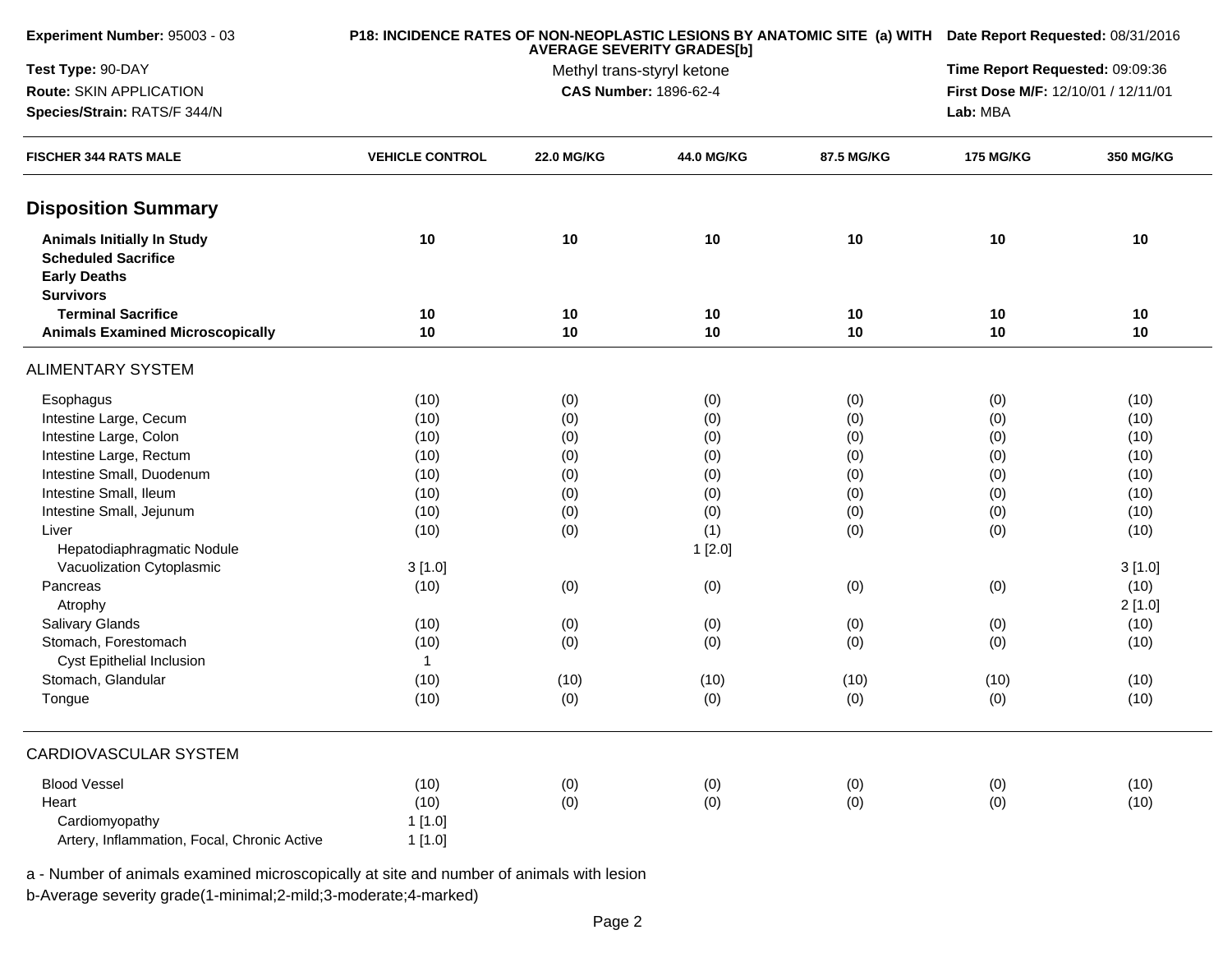| Experiment Number: 95003 - 03      |                        | P18: INCIDENCE RATES OF NON-NEOPLASTIC LESIONS BY ANATOMIC SITE (a) WITH Date Report Requested: 08/31/2016<br><b>AVERAGE SEVERITY GRADES[b]</b> |                       |            |                                     |           |  |
|------------------------------------|------------------------|-------------------------------------------------------------------------------------------------------------------------------------------------|-----------------------|------------|-------------------------------------|-----------|--|
| Test Type: 90-DAY                  |                        | Methyl trans-styryl ketone                                                                                                                      |                       |            |                                     |           |  |
| Route: SKIN APPLICATION            |                        |                                                                                                                                                 | CAS Number: 1896-62-4 |            | First Dose M/F: 12/10/01 / 12/11/01 |           |  |
| Species/Strain: RATS/F 344/N       |                        |                                                                                                                                                 |                       |            |                                     |           |  |
| <b>FISCHER 344 RATS MALE</b>       | <b>VEHICLE CONTROL</b> | <b>22.0 MG/KG</b>                                                                                                                               | 44.0 MG/KG            | 87.5 MG/KG | <b>175 MG/KG</b>                    | 350 MG/KG |  |
| <b>ENDOCRINE SYSTEM</b>            |                        |                                                                                                                                                 |                       |            |                                     |           |  |
| <b>Adrenal Cortex</b>              | (10)                   | (0)                                                                                                                                             | (0)                   | (0)        | (0)                                 | (10)      |  |
| Adrenal Medulla                    | (10)                   | (0)                                                                                                                                             | (0)                   | (0)        | (0)                                 | (10)      |  |
| Islets, Pancreatic                 | (10)                   | (0)                                                                                                                                             | (0)                   | (0)        | (0)                                 | (10)      |  |
| Parathyroid Gland                  | (4)                    | (0)                                                                                                                                             | (0)                   | (0)        | (0)                                 | (9)       |  |
| <b>Pituitary Gland</b>             | (9)                    | (0)                                                                                                                                             | (0)                   | (0)        | (0)                                 | (9)       |  |
| Pars Distalis, Hyperplasia, Focal  | 1[1.0]                 |                                                                                                                                                 |                       |            |                                     |           |  |
| <b>Thyroid Gland</b>               | (10)                   | (0)                                                                                                                                             | (0)                   | (0)        | (0)                                 | (10)      |  |
| Ectopic Thymus, Focal              |                        |                                                                                                                                                 |                       |            |                                     | 1[1.0]    |  |
| <b>GENERAL BODY SYSTEM</b>         |                        |                                                                                                                                                 |                       |            |                                     |           |  |
| None                               |                        |                                                                                                                                                 |                       |            |                                     |           |  |
| <b>GENITAL SYSTEM</b>              |                        |                                                                                                                                                 |                       |            |                                     |           |  |
| Epididymis                         | (10)                   | (0)                                                                                                                                             | (0)                   | (0)        | (0)                                 | (10)      |  |
| <b>Preputial Gland</b>             | (10)                   | (0)                                                                                                                                             | (0)                   | (0)        | (0)                                 | (10)      |  |
| Prostate                           | (10)                   | (0)                                                                                                                                             | (0)                   | (0)        | (0)                                 | (10)      |  |
| Seminal Vesicle                    | (10)                   | (0)                                                                                                                                             | (0)                   | (0)        | (0)                                 | (10)      |  |
| <b>Testes</b>                      | (10)                   | (0)                                                                                                                                             | (0)                   | (0)        | (0)                                 | (10)      |  |
| <b>HEMATOPOIETIC SYSTEM</b>        |                        |                                                                                                                                                 |                       |            |                                     |           |  |
| <b>Bone Marrow</b>                 | (10)                   | (0)                                                                                                                                             | (0)                   | (0)        | (0)                                 | (10)      |  |
| Lymph Node                         | (1)                    | (0)                                                                                                                                             | (0)                   | (0)        | (0)                                 | (0)       |  |
| Mediastinal, Hyperplasia, Lymphoid | 1[2.0]                 |                                                                                                                                                 |                       |            |                                     |           |  |
| Lymph Node, Mesenteric             | (10)                   | (0)                                                                                                                                             | (0)                   | (0)        | (0)                                 | (10)      |  |
| Spleen                             | (10)                   | (0)                                                                                                                                             | (0)                   | (0)        | (0)                                 | (10)      |  |
| Thymus                             | (10)                   | (0)                                                                                                                                             | (0)                   | (0)        | (0)                                 | (10)      |  |
| Atrophy                            | 2[1.0]                 |                                                                                                                                                 |                       |            |                                     | 2[1.0]    |  |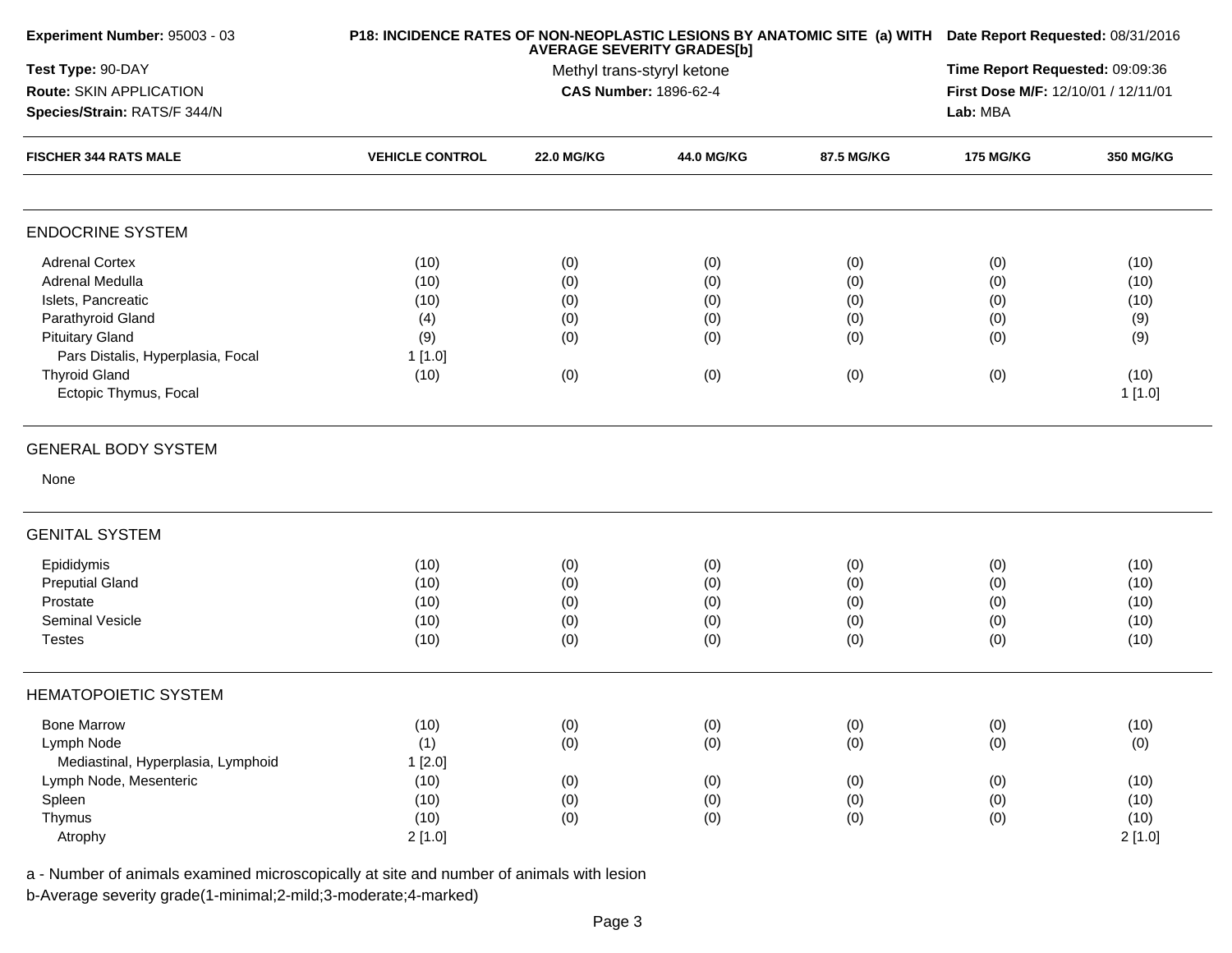| Experiment Number: 95003 - 03                                                               |                        | P18: INCIDENCE RATES OF NON-NEOPLASTIC LESIONS BY ANATOMIC SITE (a) WITH Date Report Requested: 08/31/2016 |                              |                |                                                 |                   |
|---------------------------------------------------------------------------------------------|------------------------|------------------------------------------------------------------------------------------------------------|------------------------------|----------------|-------------------------------------------------|-------------------|
| Test Type: 90-DAY                                                                           |                        | Time Report Requested: 09:09:36                                                                            |                              |                |                                                 |                   |
| Route: SKIN APPLICATION<br>Species/Strain: RATS/F 344/N                                     |                        |                                                                                                            | <b>CAS Number: 1896-62-4</b> |                | First Dose M/F: 12/10/01 / 12/11/01<br>Lab: MBA |                   |
| <b>FISCHER 344 RATS MALE</b>                                                                | <b>VEHICLE CONTROL</b> | <b>22.0 MG/KG</b>                                                                                          | 44.0 MG/KG                   | 87.5 MG/KG     | <b>175 MG/KG</b>                                | <b>350 MG/KG</b>  |
| <b>INTEGUMENTARY SYSTEM</b>                                                                 |                        |                                                                                                            |                              |                |                                                 |                   |
| Skin<br>Sebaceous Gland, Site Of Application,<br>Hypertrophy                                | (10)                   | (10)<br>1[1.0]                                                                                             | (9)<br>3[1.0]                | (10)<br>6[1.2] | (10)<br>10 [1.8]                                | (10)<br>7 [1.9]   |
| Site Of Application, Hyperkeratosis<br>Site Of Application, Inflammation, Chronic<br>Active | 1[1.0]                 | 6[1.2]                                                                                                     | 7[1.4]                       | 10 [1.7]       | 10 [1.9]<br>3[1.7]                              | 9[2.1]<br>4[2.5]  |
| Site Of Application, Necrosis<br>Site Of Application - Epidermis, Hyperplasia               |                        | 3[1.0]                                                                                                     | 6[1.0]                       | 8[1.5]         | 3[2.0]<br>10[2.2]                               | 3[2.3]<br>10[2.3] |
| MUSCULOSKELETAL SYSTEM                                                                      |                        |                                                                                                            |                              |                |                                                 |                   |
| <b>Bone</b>                                                                                 | (10)                   | (0)                                                                                                        | (0)                          | (0)            | (0)                                             | (10)              |
| NERVOUS SYSTEM                                                                              |                        |                                                                                                            |                              |                |                                                 |                   |
| <b>Brain</b>                                                                                | (10)                   | (0)                                                                                                        | (0)                          | (0)            | (0)                                             | (10)              |
| <b>RESPIRATORY SYSTEM</b>                                                                   |                        |                                                                                                            |                              |                |                                                 |                   |
| Lung<br>Bronchiole, Infiltration Cellular, Lymphocyte,<br>Focal                             | (10)<br>1[1.0]         | (0)                                                                                                        | (0)                          | (0)            | (0)                                             | (10)              |
| Nose<br>Respiratory Epithelium, Hyperplasia, Goblet<br>Cell                                 | (10)<br>2[1.0]         | (10)<br>6 [1.3]                                                                                            | (10)<br>1[1.0]               | (10)<br>6[1.2] | (10)<br>4[1.3]                                  | (10)<br>9[1.7]    |
| Trachea                                                                                     | (10)                   | (0)                                                                                                        | (0)                          | (0)            | (0)                                             | (10)              |
| SPECIAL SENSES SYSTEM                                                                       |                        |                                                                                                            |                              |                |                                                 |                   |
| Eye<br>Harderian Gland                                                                      | (10)<br>(10)           | (0)<br>(0)                                                                                                 | (0)<br>(0)                   | (0)<br>(0)     | (0)<br>(0)                                      | (10)<br>(10)      |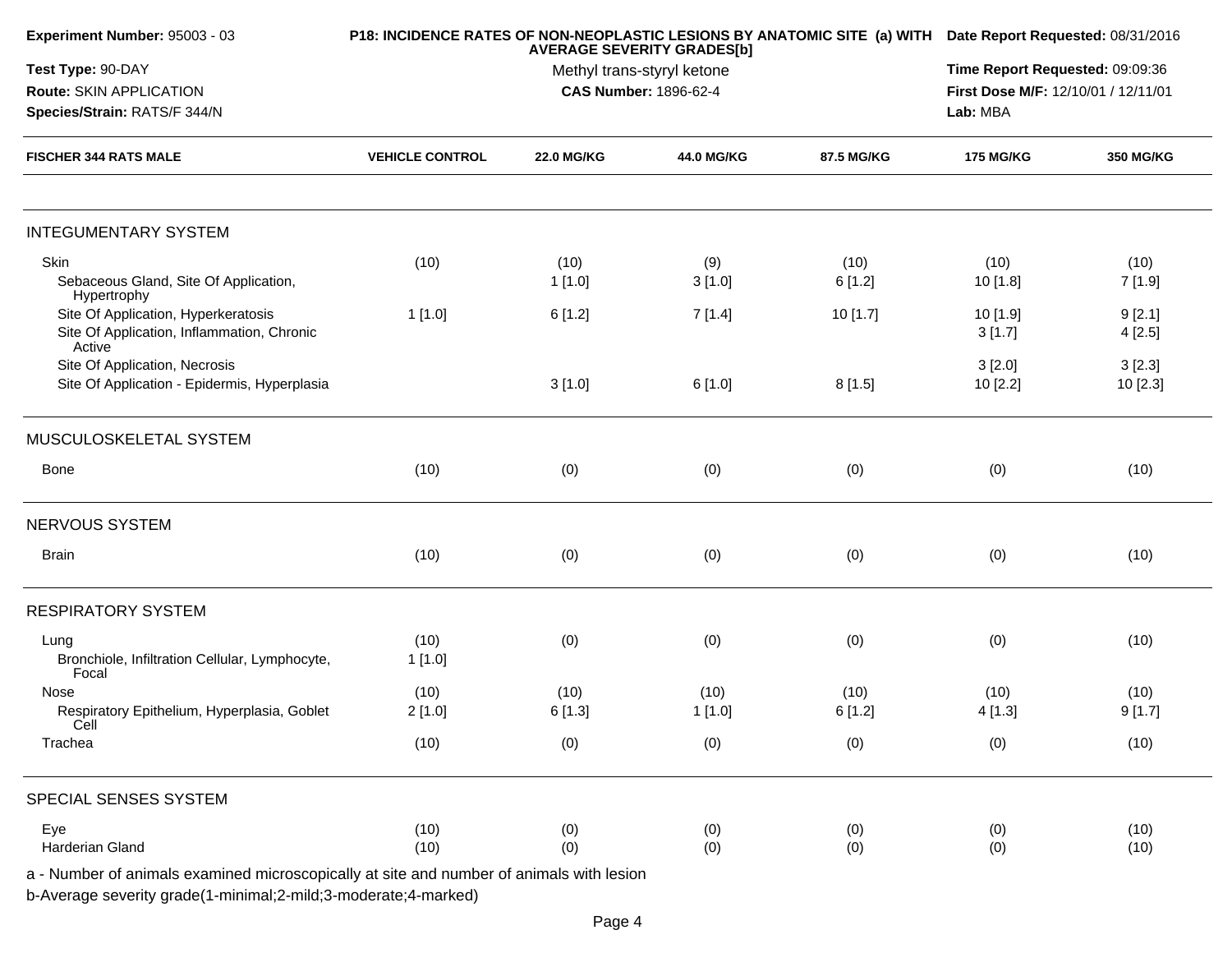| Experiment Number: 95003 - 03     | P18: INCIDENCE RATES OF NON-NEOPLASTIC LESIONS BY ANATOMIC SITE (a) WITH<br><b>AVERAGE SEVERITY GRADES[b]</b> |                   |                              | Date Report Requested: 08/31/2016 |                                            |                  |
|-----------------------------------|---------------------------------------------------------------------------------------------------------------|-------------------|------------------------------|-----------------------------------|--------------------------------------------|------------------|
| Test Type: 90-DAY                 |                                                                                                               |                   | Methyl trans-styryl ketone   |                                   | Time Report Requested: 09:09:36            |                  |
| <b>Route: SKIN APPLICATION</b>    |                                                                                                               |                   | <b>CAS Number: 1896-62-4</b> |                                   | <b>First Dose M/F: 12/10/01 / 12/11/01</b> |                  |
| Species/Strain: RATS/F 344/N      |                                                                                                               |                   |                              |                                   | Lab: MBA                                   |                  |
| <b>FISCHER 344 RATS MALE</b>      | <b>VEHICLE CONTROL</b>                                                                                        | <b>22.0 MG/KG</b> | <b>44.0 MG/KG</b>            | 87.5 MG/KG                        | <b>175 MG/KG</b>                           | <b>350 MG/KG</b> |
| Infiltration Cellular, Lymphocyte |                                                                                                               |                   |                              |                                   |                                            | 1[3.0]           |
| <b>URINARY SYSTEM</b>             |                                                                                                               |                   |                              |                                   |                                            |                  |
| Kidney                            | (10)                                                                                                          | (10)              | (10)                         | (10)                              | (10)                                       | (10)             |
| Nephropathy                       | 5[1.0]                                                                                                        | 6[1.0]            | 8[1.0]                       | 8[1.0]                            | 9[1.1]                                     | 9[1.4]           |
| Renal Tubule, Casts Granular      |                                                                                                               |                   |                              |                                   |                                            | 3[1.0]           |
| Urinary Bladder                   | (10)                                                                                                          | (0)               | (0)                          | (0)                               | (0)                                        | (10)             |

a - Number of animals examined microscopically at site and number of animals with lesionb-Average severity grade(1-minimal;2-mild;3-moderate;4-marked)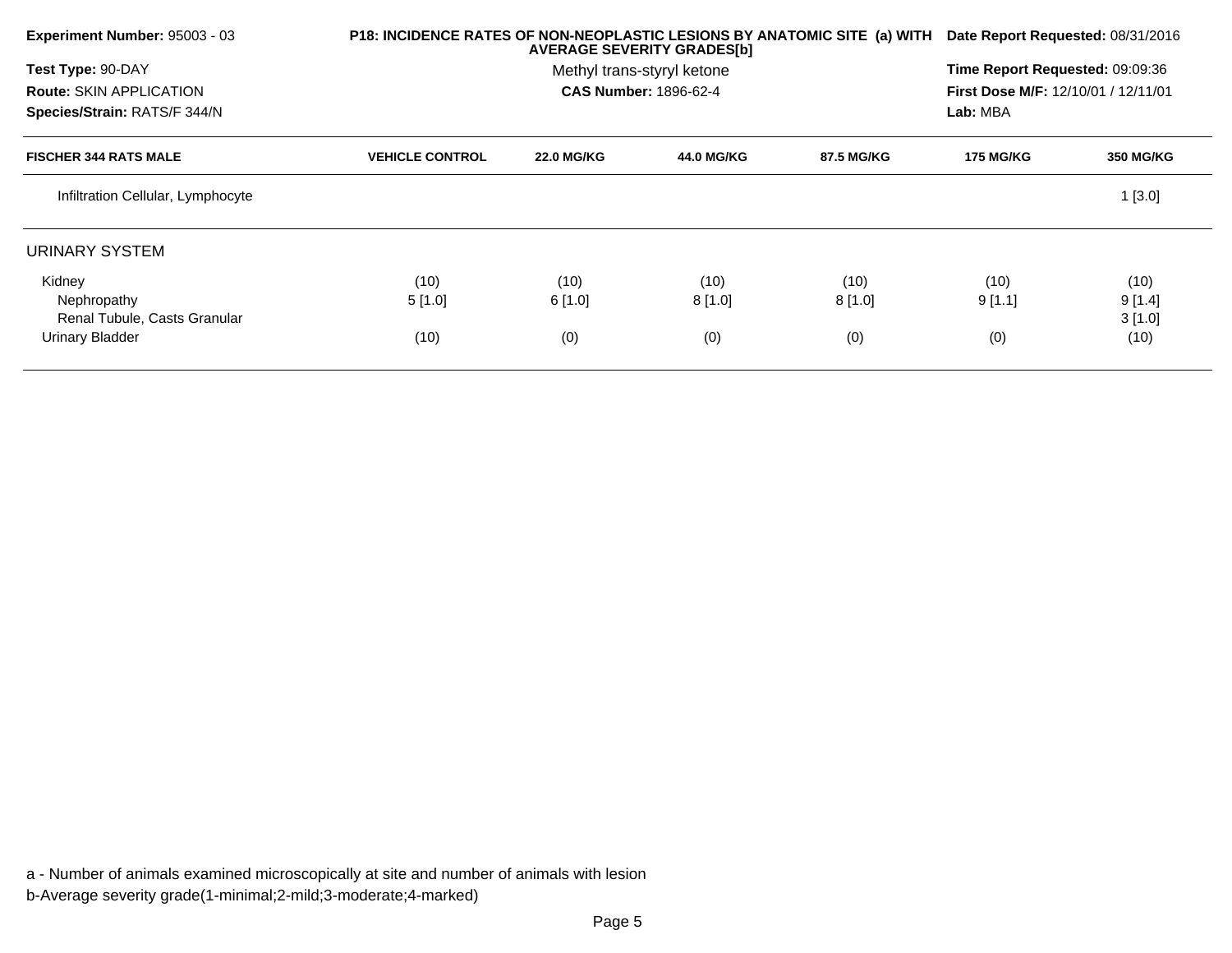| Experiment Number: 95003 - 03                                                                               |                        | P18: INCIDENCE RATES OF NON-NEOPLASTIC LESIONS BY ANATOMIC SITE (a) WITH Date Report Requested: 08/31/2016<br><b>AVERAGE SEVERITY GRADES[b]</b> |                                                            |                      |                                     |                     |  |
|-------------------------------------------------------------------------------------------------------------|------------------------|-------------------------------------------------------------------------------------------------------------------------------------------------|------------------------------------------------------------|----------------------|-------------------------------------|---------------------|--|
| Test Type: 90-DAY                                                                                           |                        | Time Report Requested: 09:09:36                                                                                                                 |                                                            |                      |                                     |                     |  |
| Route: SKIN APPLICATION                                                                                     |                        |                                                                                                                                                 | Methyl trans-styryl ketone<br><b>CAS Number: 1896-62-4</b> |                      | First Dose M/F: 12/10/01 / 12/11/01 |                     |  |
| Species/Strain: RATS/F 344/N<br><b>FISCHER 344 RATS MALE</b>                                                |                        |                                                                                                                                                 |                                                            |                      |                                     |                     |  |
|                                                                                                             | <b>CONTROL SPECIAL</b> | <b>TK 22.0 MG/KG</b>                                                                                                                            | <b>TK 44.0 MG/KG</b>                                       | <b>TK 87.5 MG/KG</b> | <b>TK 175 MG/KG</b>                 | <b>TK 350 MG/KG</b> |  |
| <b>Disposition Summary</b>                                                                                  |                        |                                                                                                                                                 |                                                            |                      |                                     |                     |  |
| <b>Animals Initially In Study</b>                                                                           | 10                     | 10                                                                                                                                              | 10                                                         | $10$                 | 10                                  | 10                  |  |
| <b>Scheduled Sacrifice</b>                                                                                  | 10                     | 10                                                                                                                                              | 10                                                         | 10                   | 10                                  | 10                  |  |
| <b>Early Deaths</b>                                                                                         |                        |                                                                                                                                                 |                                                            |                      |                                     |                     |  |
| <b>Survivors</b>                                                                                            |                        |                                                                                                                                                 |                                                            |                      |                                     |                     |  |
| <b>Terminal Sacrifice</b>                                                                                   |                        |                                                                                                                                                 |                                                            |                      |                                     |                     |  |
| <b>Animals Examined Microscopically</b>                                                                     |                        |                                                                                                                                                 |                                                            |                      |                                     |                     |  |
| <b>ALIMENTARY SYSTEM</b>                                                                                    |                        |                                                                                                                                                 |                                                            |                      |                                     |                     |  |
| Esophagus                                                                                                   | (0)                    | (0)                                                                                                                                             | (0)                                                        | (0)                  | (0)                                 | (0)                 |  |
| Intestine Large, Cecum                                                                                      | (0)                    | (0)                                                                                                                                             | (0)                                                        | (0)                  | (0)                                 | (0)                 |  |
| Intestine Large, Colon                                                                                      | (0)                    | (0)                                                                                                                                             | (0)                                                        | (0)                  | (0)                                 | (0)                 |  |
| Intestine Large, Rectum                                                                                     | (0)                    | (0)                                                                                                                                             | (0)                                                        | (0)                  | (0)                                 | (0)                 |  |
| Intestine Small, Duodenum                                                                                   | (0)                    | (0)                                                                                                                                             | (0)                                                        | (0)                  | (0)                                 | (0)                 |  |
| Intestine Small, Ileum                                                                                      | (0)                    | (0)                                                                                                                                             | (0)                                                        | (0)                  | (0)                                 | (0)                 |  |
| Intestine Small, Jejunum                                                                                    | (0)                    | (0)                                                                                                                                             | (0)                                                        | (0)                  | (0)                                 | (0)                 |  |
| Liver                                                                                                       | (0)                    | (0)                                                                                                                                             | (0)                                                        | (0)                  | (0)                                 | (0)                 |  |
| Hepatodiaphragmatic Nodule                                                                                  |                        |                                                                                                                                                 |                                                            |                      |                                     |                     |  |
| Vacuolization Cytoplasmic                                                                                   |                        |                                                                                                                                                 |                                                            |                      |                                     |                     |  |
| Pancreas                                                                                                    | (0)                    | (0)                                                                                                                                             | (0)                                                        | (0)                  | (0)                                 | (0)                 |  |
| Atrophy                                                                                                     |                        |                                                                                                                                                 |                                                            |                      |                                     |                     |  |
| Salivary Glands                                                                                             | (0)                    | (0)                                                                                                                                             | (0)                                                        | (0)                  | (0)                                 | (0)                 |  |
| Stomach, Forestomach                                                                                        | (0)                    | (0)                                                                                                                                             | (0)                                                        | (0)                  | (0)                                 | (0)                 |  |
| <b>Cyst Epithelial Inclusion</b>                                                                            |                        |                                                                                                                                                 |                                                            |                      |                                     |                     |  |
| Stomach, Glandular                                                                                          | (0)                    | (0)                                                                                                                                             | (0)                                                        | (0)                  | (0)                                 | (0)                 |  |
| Tongue                                                                                                      | (0)                    | (0)                                                                                                                                             | (0)                                                        | (0)                  | (0)                                 | (0)                 |  |
| CARDIOVASCULAR SYSTEM                                                                                       |                        |                                                                                                                                                 |                                                            |                      |                                     |                     |  |
| <b>Blood Vessel</b>                                                                                         | (0)                    | (0)                                                                                                                                             | (0)                                                        | (0)                  | (0)                                 | (0)                 |  |
| Heart                                                                                                       | (0)                    | (0)                                                                                                                                             | (0)                                                        | (0)                  | (0)                                 | (0)                 |  |
| Cardiomyopathy                                                                                              |                        |                                                                                                                                                 |                                                            |                      |                                     |                     |  |
| $\mathcal{L}$ and $\mathcal{L}$ are $\mathcal{L}$ . The set of $\mathcal{L}$ . And $\mathcal{L}$<br>$A = 1$ |                        |                                                                                                                                                 |                                                            |                      |                                     |                     |  |

Artery, Inflammation, Focal, Chronic Active

a - Number of animals examined microscopically at site and number of animals with lesion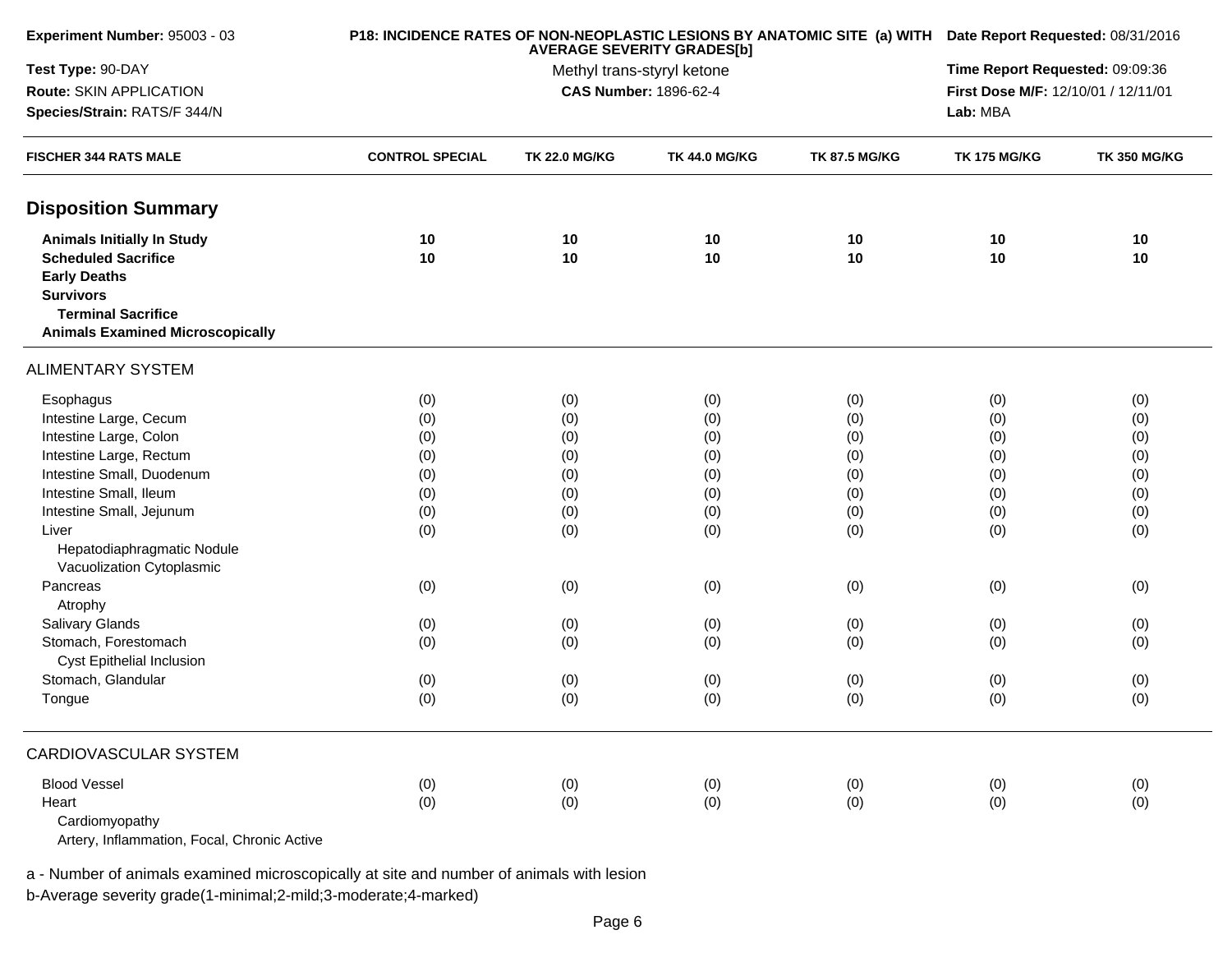| Experiment Number: 95003 - 03      |                        | P18: INCIDENCE RATES OF NON-NEOPLASTIC LESIONS BY ANATOMIC SITE (a) WITH Date Report Requested: 08/31/2016<br><b>AVERAGE SEVERITY GRADES[b]</b> |                      |                                     |                     |                     |  |
|------------------------------------|------------------------|-------------------------------------------------------------------------------------------------------------------------------------------------|----------------------|-------------------------------------|---------------------|---------------------|--|
| Test Type: 90-DAY                  |                        | Methyl trans-styryl ketone                                                                                                                      |                      |                                     |                     |                     |  |
| Route: SKIN APPLICATION            |                        | <b>CAS Number: 1896-62-4</b>                                                                                                                    |                      | First Dose M/F: 12/10/01 / 12/11/01 |                     |                     |  |
| Species/Strain: RATS/F 344/N       |                        |                                                                                                                                                 |                      |                                     |                     |                     |  |
| <b>FISCHER 344 RATS MALE</b>       | <b>CONTROL SPECIAL</b> | <b>TK 22.0 MG/KG</b>                                                                                                                            | <b>TK 44.0 MG/KG</b> | <b>TK 87.5 MG/KG</b>                | <b>TK 175 MG/KG</b> | <b>TK 350 MG/KG</b> |  |
| <b>ENDOCRINE SYSTEM</b>            |                        |                                                                                                                                                 |                      |                                     |                     |                     |  |
| <b>Adrenal Cortex</b>              | (0)                    | (0)                                                                                                                                             | (0)                  | (0)                                 | (0)                 | (0)                 |  |
| Adrenal Medulla                    | (0)                    | (0)                                                                                                                                             | (0)                  | (0)                                 | (0)                 | (0)                 |  |
| Islets, Pancreatic                 | (0)                    | (0)                                                                                                                                             | (0)                  | (0)                                 | (0)                 | (0)                 |  |
| Parathyroid Gland                  | (0)                    | (0)                                                                                                                                             | (0)                  | (0)                                 | (0)                 | (0)                 |  |
| <b>Pituitary Gland</b>             | (0)                    | (0)                                                                                                                                             | (0)                  | (0)                                 | (0)                 | (0)                 |  |
| Pars Distalis, Hyperplasia, Focal  |                        |                                                                                                                                                 |                      |                                     |                     |                     |  |
| <b>Thyroid Gland</b>               | (0)                    | (0)                                                                                                                                             | (0)                  | (0)                                 | (0)                 | (0)                 |  |
| Ectopic Thymus, Focal              |                        |                                                                                                                                                 |                      |                                     |                     |                     |  |
| <b>GENERAL BODY SYSTEM</b>         |                        |                                                                                                                                                 |                      |                                     |                     |                     |  |
| None                               |                        |                                                                                                                                                 |                      |                                     |                     |                     |  |
| <b>GENITAL SYSTEM</b>              |                        |                                                                                                                                                 |                      |                                     |                     |                     |  |
| Epididymis                         | (0)                    | (0)                                                                                                                                             | (0)                  | (0)                                 | (0)                 | (0)                 |  |
| <b>Preputial Gland</b>             | (0)                    | (0)                                                                                                                                             | (0)                  | (0)                                 | (0)                 | (0)                 |  |
| Prostate                           | (0)                    | (0)                                                                                                                                             | (0)                  | (0)                                 | (0)                 | (0)                 |  |
| Seminal Vesicle                    | (0)                    | (0)                                                                                                                                             | (0)                  | (0)                                 | (0)                 | (0)                 |  |
| <b>Testes</b>                      | (0)                    | (0)                                                                                                                                             | (0)                  | (0)                                 | (0)                 | (0)                 |  |
| <b>HEMATOPOIETIC SYSTEM</b>        |                        |                                                                                                                                                 |                      |                                     |                     |                     |  |
| <b>Bone Marrow</b>                 | (0)                    | (0)                                                                                                                                             | (0)                  | (0)                                 | (0)                 | (0)                 |  |
| Lymph Node                         | (0)                    | (0)                                                                                                                                             | (0)                  | (0)                                 | (0)                 | (0)                 |  |
| Mediastinal, Hyperplasia, Lymphoid |                        |                                                                                                                                                 |                      |                                     |                     |                     |  |
| Lymph Node, Mesenteric             | (0)                    | (0)                                                                                                                                             | (0)                  | (0)                                 | (0)                 | (0)                 |  |
| Spleen                             | (0)                    | (0)                                                                                                                                             | (0)                  | (0)                                 | (0)                 | (0)                 |  |
| Thymus                             | (0)                    | (0)                                                                                                                                             | (0)                  | (0)                                 | (0)                 | (0)                 |  |
| Atrophy                            |                        |                                                                                                                                                 |                      |                                     |                     |                     |  |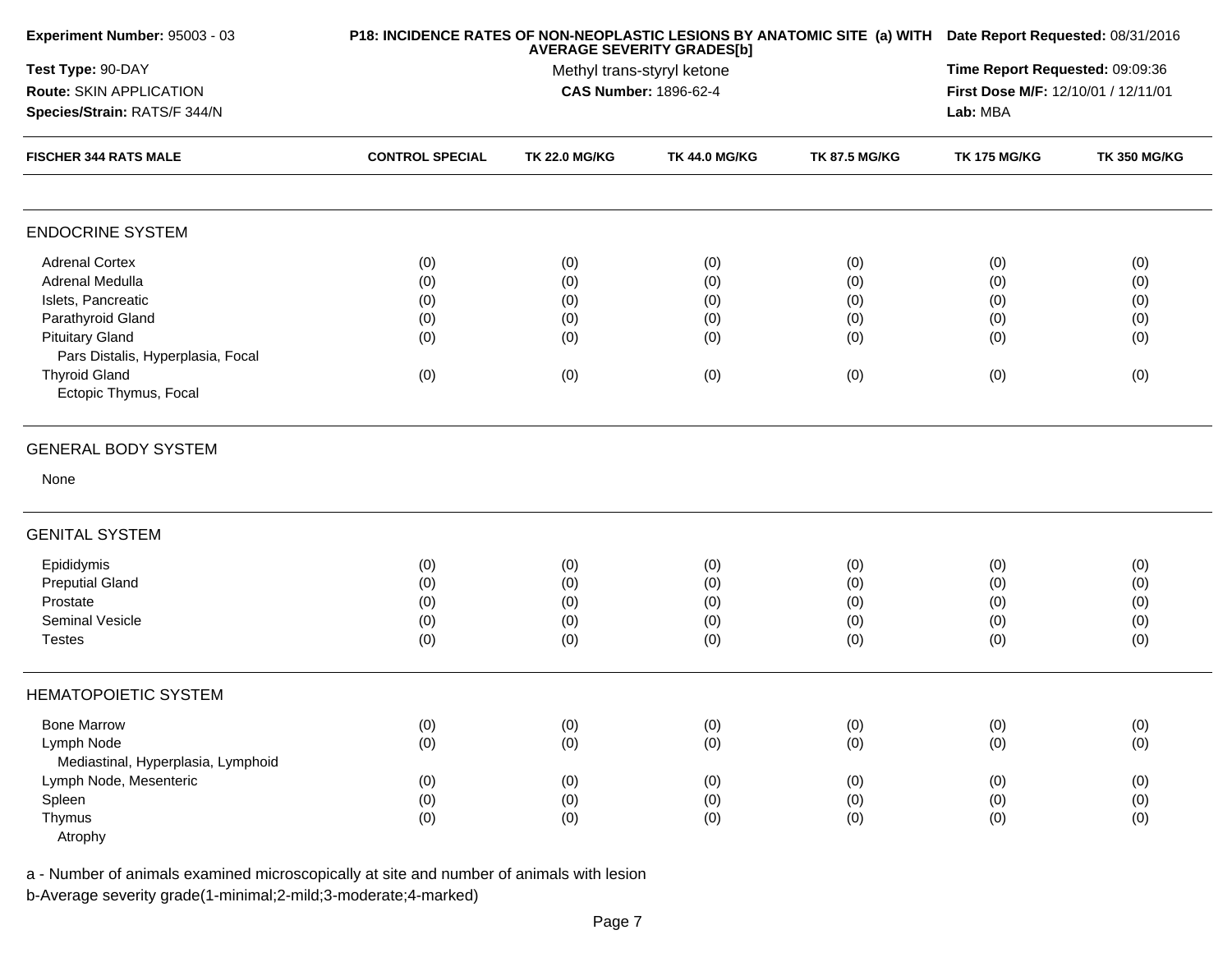| Experiment Number: 95003 - 03                                                                                                                                                                                                                |                        |                                                                                          | P18: INCIDENCE RATES OF NON-NEOPLASTIC LESIONS BY ANATOMIC SITE (a) WITH Date Report Requested: 08/31/2016 |                      |                     |                     |  |
|----------------------------------------------------------------------------------------------------------------------------------------------------------------------------------------------------------------------------------------------|------------------------|------------------------------------------------------------------------------------------|------------------------------------------------------------------------------------------------------------|----------------------|---------------------|---------------------|--|
| Test Type: 90-DAY<br>Route: SKIN APPLICATION<br>Species/Strain: RATS/F 344/N                                                                                                                                                                 |                        | <b>AVERAGE SEVERITY GRADES[b]</b><br>Methyl trans-styryl ketone<br>CAS Number: 1896-62-4 |                                                                                                            |                      |                     |                     |  |
| <b>FISCHER 344 RATS MALE</b>                                                                                                                                                                                                                 | <b>CONTROL SPECIAL</b> | <b>TK 22.0 MG/KG</b>                                                                     | <b>TK 44.0 MG/KG</b>                                                                                       | <b>TK 87.5 MG/KG</b> | <b>TK 175 MG/KG</b> | <b>TK 350 MG/KG</b> |  |
| <b>INTEGUMENTARY SYSTEM</b>                                                                                                                                                                                                                  |                        |                                                                                          |                                                                                                            |                      |                     |                     |  |
| Skin<br>Sebaceous Gland, Site Of Application,<br>Hypertrophy<br>Site Of Application, Hyperkeratosis<br>Site Of Application, Inflammation, Chronic<br>Active<br>Site Of Application, Necrosis<br>Site Of Application - Epidermis, Hyperplasia | (0)                    | (0)                                                                                      | (0)                                                                                                        | (0)                  | (0)                 | (0)                 |  |
| MUSCULOSKELETAL SYSTEM                                                                                                                                                                                                                       |                        |                                                                                          |                                                                                                            |                      |                     |                     |  |
| Bone                                                                                                                                                                                                                                         | (0)                    | (0)                                                                                      | (0)                                                                                                        | (0)                  | (0)                 | (0)                 |  |
| NERVOUS SYSTEM                                                                                                                                                                                                                               |                        |                                                                                          |                                                                                                            |                      |                     |                     |  |
| <b>Brain</b>                                                                                                                                                                                                                                 | (0)                    | (0)                                                                                      | (0)                                                                                                        | (0)                  | (0)                 | (0)                 |  |
| <b>RESPIRATORY SYSTEM</b>                                                                                                                                                                                                                    |                        |                                                                                          |                                                                                                            |                      |                     |                     |  |
| Lung<br>Bronchiole, Infiltration Cellular, Lymphocyte,<br>Focal                                                                                                                                                                              | (0)                    | (0)                                                                                      | (0)                                                                                                        | (0)                  | (0)                 | (0)                 |  |
| Nose<br>Respiratory Epithelium, Hyperplasia, Goblet<br>Cell                                                                                                                                                                                  | (0)                    | (0)                                                                                      | (0)                                                                                                        | (0)                  | (0)                 | (0)                 |  |
| Trachea                                                                                                                                                                                                                                      | (0)                    | (0)                                                                                      | (0)                                                                                                        | (0)                  | (0)                 | (0)                 |  |
| SPECIAL SENSES SYSTEM                                                                                                                                                                                                                        |                        |                                                                                          |                                                                                                            |                      |                     |                     |  |
| Eye<br>Harderian Gland                                                                                                                                                                                                                       | (0)<br>(0)             | (0)<br>(0)                                                                               | (0)<br>(0)                                                                                                 | (0)<br>(0)           | (0)<br>(0)          | (0)<br>(0)          |  |
| a - Number of animals examined microscopically at site and number of animals with lesion<br>b-Average severity grade(1-minimal;2-mild;3-moderate;4-marked)                                                                                   |                        |                                                                                          |                                                                                                            |                      |                     |                     |  |

Page 8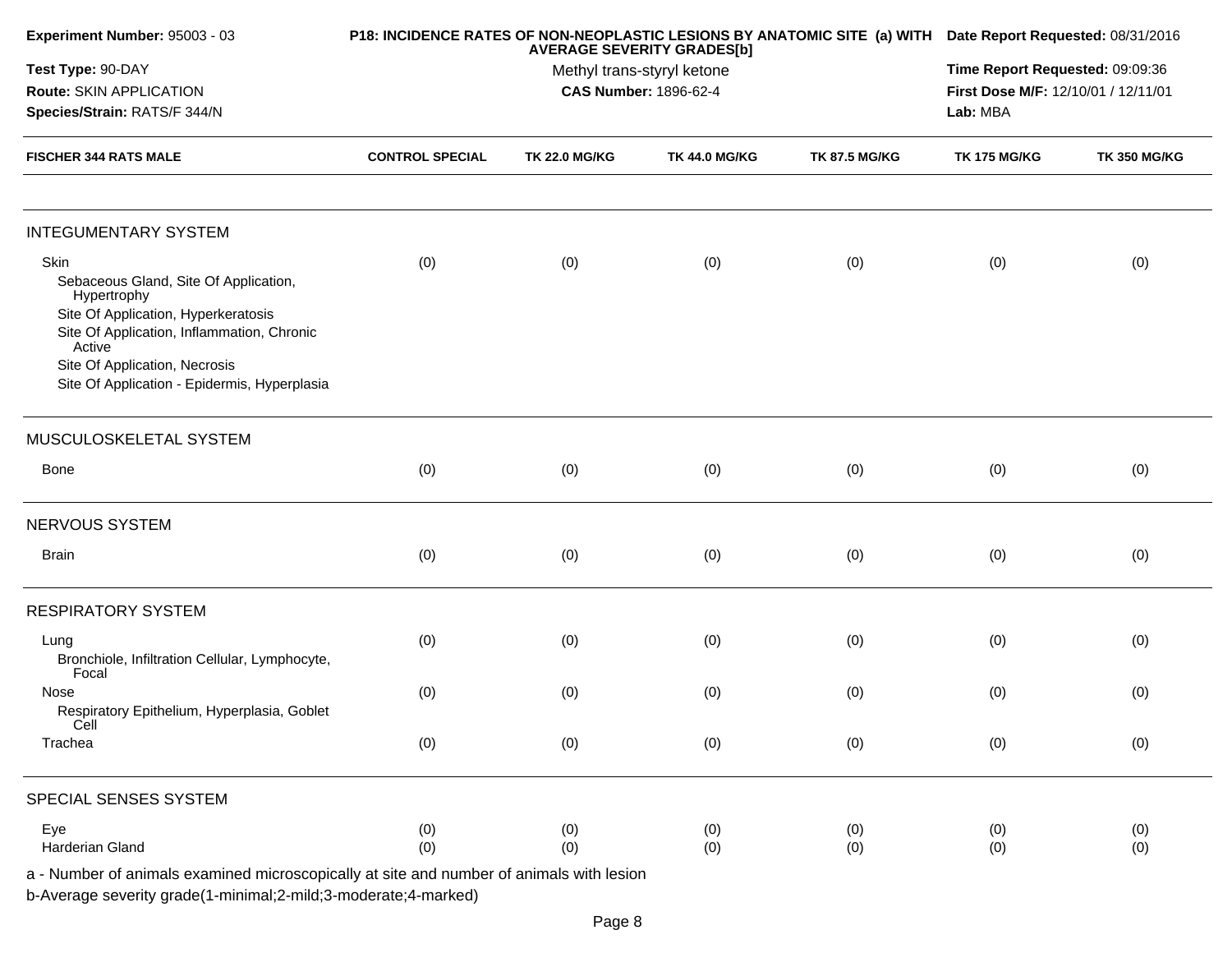| Experiment Number: 95003 - 03                   | P18: INCIDENCE RATES OF NON-NEOPLASTIC LESIONS BY ANATOMIC SITE (a) WITH |                      | <b>AVERAGE SEVERITY GRADES[b]</b> |                      | Date Report Requested: 08/31/2016   |                     |
|-------------------------------------------------|--------------------------------------------------------------------------|----------------------|-----------------------------------|----------------------|-------------------------------------|---------------------|
| Test Type: 90-DAY                               |                                                                          |                      | Methyl trans-styryl ketone        |                      | Time Report Requested: 09:09:36     |                     |
| <b>Route: SKIN APPLICATION</b>                  |                                                                          |                      | <b>CAS Number: 1896-62-4</b>      |                      | First Dose M/F: 12/10/01 / 12/11/01 |                     |
| Species/Strain: RATS/F 344/N                    |                                                                          |                      |                                   |                      | Lab: MBA                            |                     |
| <b>FISCHER 344 RATS MALE</b>                    | <b>CONTROL SPECIAL</b>                                                   | <b>TK 22.0 MG/KG</b> | <b>TK 44.0 MG/KG</b>              | <b>TK 87.5 MG/KG</b> | <b>TK 175 MG/KG</b>                 | <b>TK 350 MG/KG</b> |
| Infiltration Cellular, Lymphocyte               |                                                                          |                      |                                   |                      |                                     |                     |
| URINARY SYSTEM                                  |                                                                          |                      |                                   |                      |                                     |                     |
| Kidney                                          | (0)                                                                      | (0)                  | (0)                               | (0)                  | (0)                                 | (0)                 |
| Nephropathy                                     |                                                                          |                      |                                   |                      |                                     |                     |
| Renal Tubule, Casts Granular<br>Urinary Bladder | (0)                                                                      | (0)                  | (0)                               | (0)                  | (0)                                 | (0)                 |
|                                                 |                                                                          |                      |                                   |                      |                                     |                     |

\*\*\* END OF MALE \*\*\*

a - Number of animals examined microscopically at site and number of animals with lesionb-Average severity grade(1-minimal;2-mild;3-moderate;4-marked)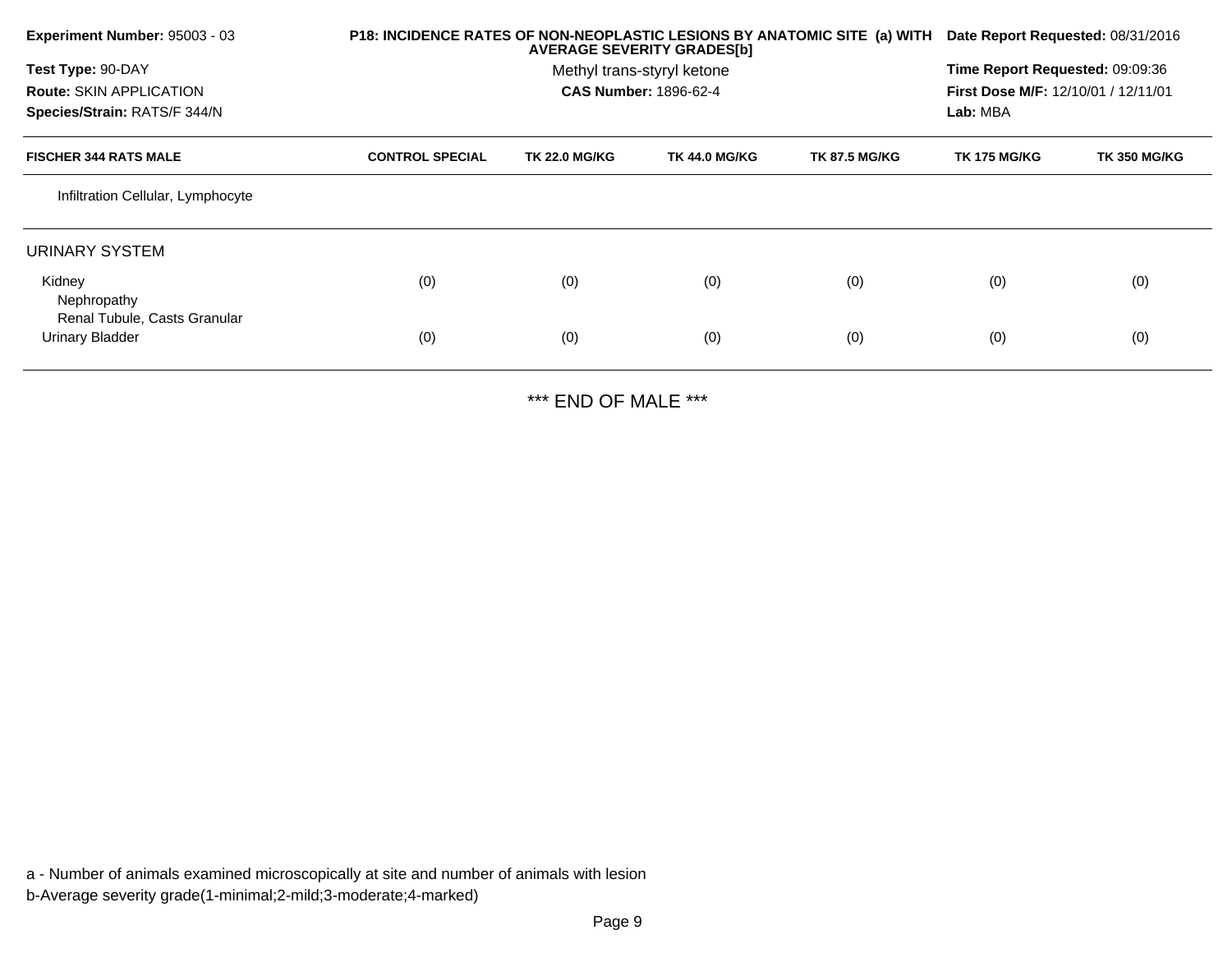| Experiment Number: 95003 - 03                                                                                                            |                        | P18: INCIDENCE RATES OF NON-NEOPLASTIC LESIONS BY ANATOMIC SITE (a) WITH Date Report Requested: 08/31/2016 |            |            |                  |                  |  |
|------------------------------------------------------------------------------------------------------------------------------------------|------------------------|------------------------------------------------------------------------------------------------------------|------------|------------|------------------|------------------|--|
| Test Type: 90-DAY                                                                                                                        |                        | Time Report Requested: 09:09:36                                                                            |            |            |                  |                  |  |
| Route: SKIN APPLICATION                                                                                                                  |                        | <b>CAS Number: 1896-62-4</b>                                                                               |            |            |                  |                  |  |
| Species/Strain: RATS/F 344/N<br><b>FISCHER 344 RATS FEMALE</b>                                                                           |                        |                                                                                                            |            |            |                  |                  |  |
|                                                                                                                                          | <b>VEHICLE CONTROL</b> | <b>22.0 MG/KG</b>                                                                                          | 44.0 MG/KG | 87.5 MG/KG | <b>175 MG/KG</b> | <b>350 MG/KG</b> |  |
| <b>Disposition Summary</b>                                                                                                               |                        |                                                                                                            |            |            |                  |                  |  |
| <b>Animals Initially In Study</b><br><b>Scheduled Sacrifice</b><br><b>Early Deaths</b><br><b>Accidentally Killed</b><br><b>Survivors</b> | 10                     | 10                                                                                                         | 10         | 10         | 10               | 10               |  |
| <b>Terminal Sacrifice</b>                                                                                                                | 10                     | 10                                                                                                         | 10         | 10         | 10               | 10               |  |
| <b>Animals Examined Microscopically</b>                                                                                                  | 10                     | 10                                                                                                         | 10         | 10         | 10               | 10               |  |
| <b>ALIMENTARY SYSTEM</b>                                                                                                                 |                        |                                                                                                            |            |            |                  |                  |  |
| Esophagus                                                                                                                                | (10)                   | (0)                                                                                                        | (0)        | (0)        | (0)              | (10)             |  |
| Intestine Large, Cecum                                                                                                                   | (10)                   | (0)                                                                                                        | (0)        | (0)        | (0)              | (10)             |  |
| Intestine Large, Colon                                                                                                                   | (10)                   | (0)                                                                                                        | (0)        | (0)        | (0)              | (10)             |  |
| Intestine Large, Rectum                                                                                                                  | (10)                   | (0)                                                                                                        | (0)        | (0)        | (0)              | (10)             |  |
| Intestine Small, Duodenum                                                                                                                | (10)                   | (0)                                                                                                        | (0)        | (0)        | (0)              | (10)             |  |
| Intestine Small, Ileum                                                                                                                   | (10)                   | (0)                                                                                                        | (0)        | (0)        | (0)              | (10)             |  |
| Intestine Small, Jejunum                                                                                                                 | (10)                   | (0)                                                                                                        | (0)        | (0)        | (0)              | (10)             |  |
| Liver                                                                                                                                    | (10)                   | (1)                                                                                                        | (2)        | (1)        | (1)              | (10)             |  |
| Hepatodiaphragmatic Nodule                                                                                                               | 1[2.0]                 | 1[2.0]                                                                                                     | 2[2.0]     | 1[1.0]     | 1[2.0]           | 1[2.0]           |  |
| Pancreas                                                                                                                                 | (10)                   | (0)                                                                                                        | (0)        | (0)        | (0)              | (10)             |  |
| <b>Salivary Glands</b>                                                                                                                   | (10)                   | (0)                                                                                                        | (0)        | (0)        | (0)              | (10)             |  |
| Stomach, Forestomach                                                                                                                     | (10)                   | (0)                                                                                                        | (0)        | (0)        | (0)              | (10)             |  |
| Stomach, Glandular                                                                                                                       | (10)                   | (10)                                                                                                       | (10)       | (10)       | (10)             | (10)             |  |
| Tongue                                                                                                                                   | (10)                   | (0)                                                                                                        | (0)        | (0)        | (0)              | (10)             |  |
| <b>CARDIOVASCULAR SYSTEM</b>                                                                                                             |                        |                                                                                                            |            |            |                  |                  |  |
| <b>Blood Vessel</b>                                                                                                                      | (10)                   | (0)                                                                                                        | (0)        | (0)        | (0)              | (10)             |  |
| Heart                                                                                                                                    | (10)                   | (0)                                                                                                        | (0)        | (0)        | (0)              | (10)             |  |
| Cardiomyopathy                                                                                                                           |                        |                                                                                                            |            |            |                  | 1[1.0]           |  |

## ENDOCRINE SYSTEM

a - Number of animals examined microscopically at site and number of animals with lesion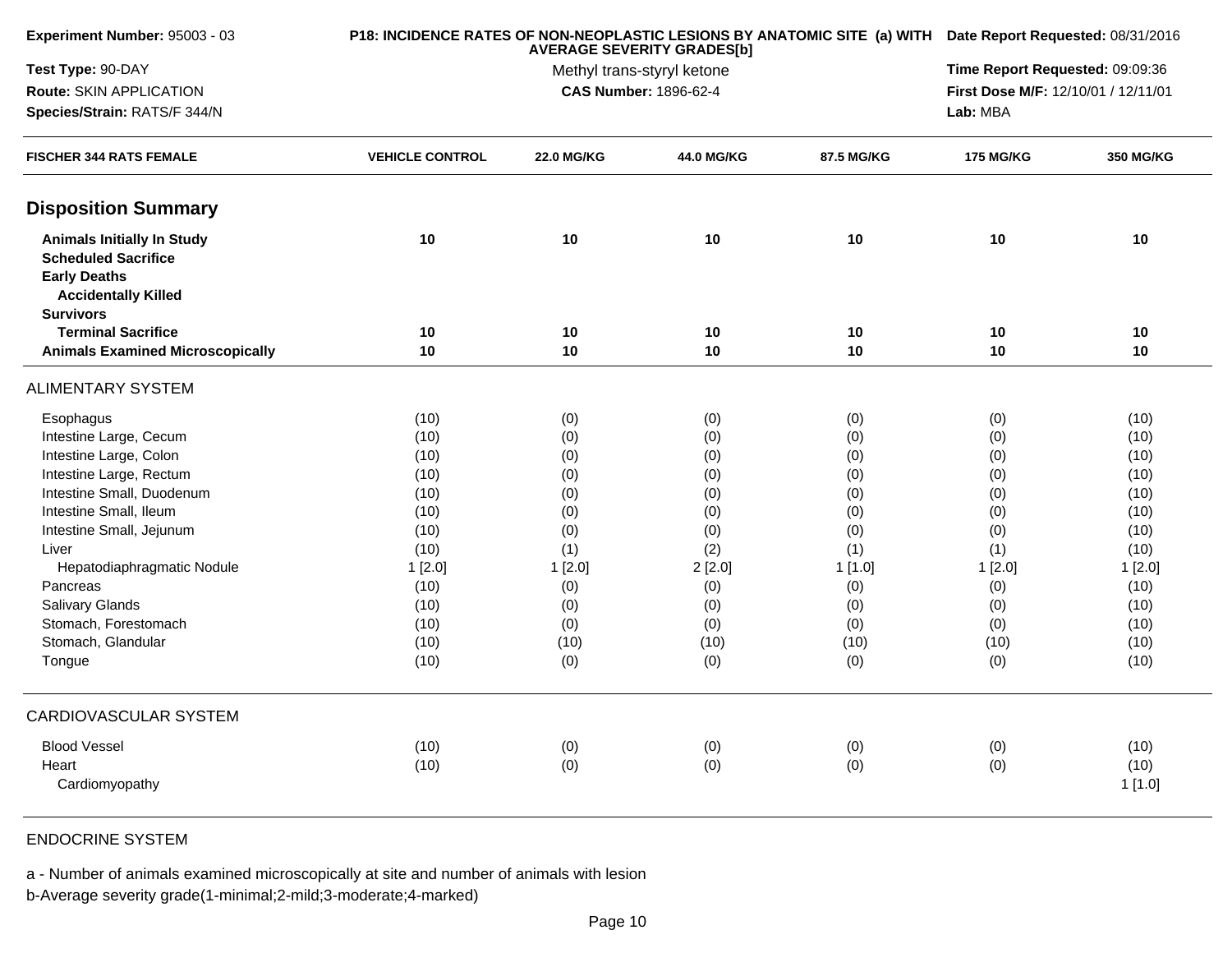| Experiment Number: 95003 - 03      |                        |                                                                                                 | P18: INCIDENCE RATES OF NON-NEOPLASTIC LESIONS BY ANATOMIC SITE (a) WITH Date Report Requested: 08/31/2016 |                |                  |           |  |
|------------------------------------|------------------------|-------------------------------------------------------------------------------------------------|------------------------------------------------------------------------------------------------------------|----------------|------------------|-----------|--|
| Test Type: 90-DAY                  |                        | <b>AVERAGE SEVERITY GRADES[b]</b><br>Methyl trans-styryl ketone<br><b>CAS Number: 1896-62-4</b> |                                                                                                            |                |                  |           |  |
| Route: SKIN APPLICATION            |                        |                                                                                                 |                                                                                                            |                |                  |           |  |
| Species/Strain: RATS/F 344/N       |                        |                                                                                                 |                                                                                                            |                |                  |           |  |
| <b>FISCHER 344 RATS FEMALE</b>     | <b>VEHICLE CONTROL</b> | <b>22.0 MG/KG</b>                                                                               | 44.0 MG/KG                                                                                                 | 87.5 MG/KG     | <b>175 MG/KG</b> | 350 MG/KG |  |
| <b>Adrenal Cortex</b>              | (10)                   | (1)                                                                                             | (0)                                                                                                        | (0)            | (0)              | (10)      |  |
| Adrenal Medulla                    | (10)                   | (0)                                                                                             | (0)                                                                                                        | (0)            | (0)              | (9)       |  |
| Islets, Pancreatic                 | (10)                   | (0)                                                                                             | (0)                                                                                                        | (0)            | (0)              | (10)      |  |
| Parathyroid Gland                  | (3)                    | (0)                                                                                             | (0)                                                                                                        | (0)            | (0)              | (6)       |  |
| <b>Pituitary Gland</b>             | (10)                   | (0)                                                                                             | (0)                                                                                                        | (0)            | (0)              | (10)      |  |
| <b>Thyroid Gland</b>               | (10)                   | (0)                                                                                             | (0)                                                                                                        | (0)            | (0)              | (10)      |  |
| Ectopic Thymus                     | 1[1.0]                 |                                                                                                 |                                                                                                            |                |                  |           |  |
| <b>GENERAL BODY SYSTEM</b>         |                        |                                                                                                 |                                                                                                            |                |                  |           |  |
| <b>Tissue NOS</b>                  | (1)                    | (1)                                                                                             | (0)                                                                                                        | (0)            | (0)              | (0)       |  |
| Abdominal, Fat, Necrosis, Focal    | 1[4.0]                 | 1[3.0]                                                                                          |                                                                                                            |                |                  |           |  |
| <b>GENITAL SYSTEM</b>              |                        |                                                                                                 |                                                                                                            |                |                  |           |  |
| <b>Clitoral Gland</b>              | (10)                   | (0)                                                                                             | (0)                                                                                                        | (0)            | (1)              | (10)      |  |
| Cyst                               |                        |                                                                                                 |                                                                                                            |                | 1[1.0]           |           |  |
| Ovary                              | (10)                   | (0)                                                                                             | (0)                                                                                                        | (1)            | (0)              | (10)      |  |
| Uterus                             | (10)                   | (10)                                                                                            | (10)                                                                                                       | (10)           | (10)             | (10)      |  |
| Dilatation                         | $\mathbf{1}$           | 3                                                                                               | 6                                                                                                          | $\overline{2}$ | 3                | 6         |  |
| <b>HEMATOPOIETIC SYSTEM</b>        |                        |                                                                                                 |                                                                                                            |                |                  |           |  |
| <b>Bone Marrow</b>                 | (10)                   | (0)                                                                                             | (0)                                                                                                        | (0)            | (0)              | (10)      |  |
| Lymph Node                         | (0)                    | (1)                                                                                             | (2)                                                                                                        | (1)            | (2)              | (3)       |  |
| Mediastinal, Congestion            |                        |                                                                                                 |                                                                                                            |                |                  | 1[2.0]    |  |
| Mediastinal, Hyperplasia, Lymphoid |                        | 1[2.0]                                                                                          | 2[2.0]                                                                                                     | 1[2.0]         | 2[2.5]           | 3[2.3]    |  |
| Lymph Node, Mesenteric             | (10)                   | (0)                                                                                             | (0)                                                                                                        | (0)            | (0)              | (10)      |  |
| Spleen                             | (10)                   | (0)                                                                                             | (0)                                                                                                        | (0)            | (0)              | (10)      |  |
| Congestion                         |                        |                                                                                                 |                                                                                                            |                |                  | 1[2.0]    |  |
| Thymus                             | (10)                   | (0)                                                                                             | (0)                                                                                                        | (0)            | (1)              | (10)      |  |
| Atrophy                            | 9[1.0]                 |                                                                                                 |                                                                                                            |                |                  | 9[1.0]    |  |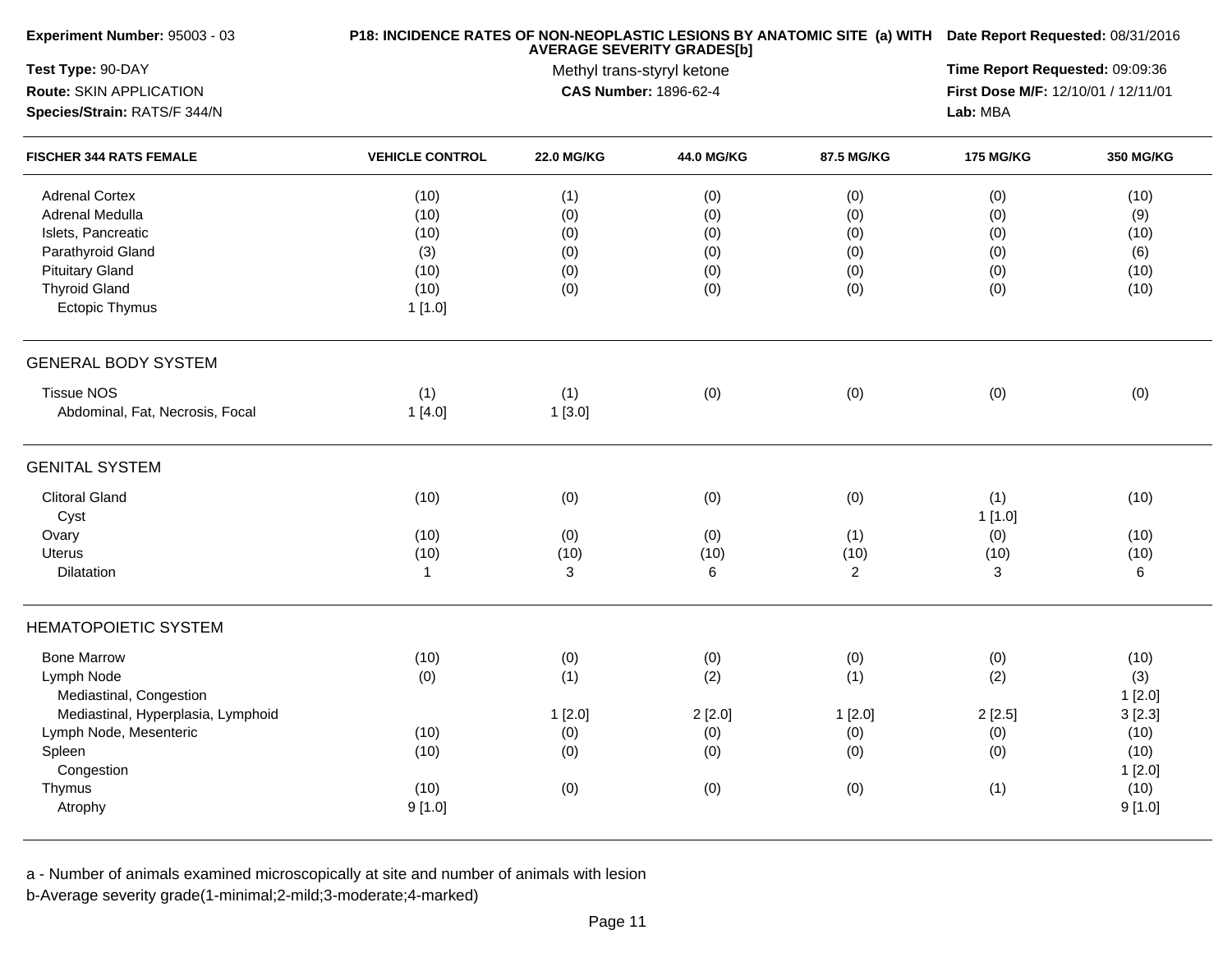| Experiment Number: 95003 - 03                                                            |                        | P18: INCIDENCE RATES OF NON-NEOPLASTIC LESIONS BY ANATOMIC SITE (a) WITH Date Report Requested: 08/31/2016 |                              |            |                                     |           |  |
|------------------------------------------------------------------------------------------|------------------------|------------------------------------------------------------------------------------------------------------|------------------------------|------------|-------------------------------------|-----------|--|
| Test Type: 90-DAY                                                                        |                        | Time Report Requested: 09:09:36                                                                            |                              |            |                                     |           |  |
| Route: SKIN APPLICATION                                                                  |                        |                                                                                                            | <b>CAS Number: 1896-62-4</b> |            | First Dose M/F: 12/10/01 / 12/11/01 |           |  |
| Species/Strain: RATS/F 344/N                                                             |                        |                                                                                                            | Lab: MBA                     |            |                                     |           |  |
| <b>FISCHER 344 RATS FEMALE</b>                                                           | <b>VEHICLE CONTROL</b> | <b>22.0 MG/KG</b>                                                                                          | 44.0 MG/KG                   | 87.5 MG/KG | <b>175 MG/KG</b>                    | 350 MG/KG |  |
| <b>INTEGUMENTARY SYSTEM</b>                                                              |                        |                                                                                                            |                              |            |                                     |           |  |
| <b>Mammary Gland</b>                                                                     | (10)                   | (0)                                                                                                        | (0)                          | (0)        | (0)                                 | (10)      |  |
| Skin                                                                                     | (10)                   | (10)                                                                                                       | (10)                         | (10)       | (10)                                | (10)      |  |
| Sebaceous Gland, Site Of Application,<br>Hypertrophy                                     |                        | 1 [1.0]                                                                                                    | 5[1.0]                       | 7 [1.0]    | 4[1.5]                              | 8[1.6]    |  |
| Site Of Application, Hyperkeratosis                                                      |                        | 6[1.0]                                                                                                     | 6[1.0]                       | 9[1.9]     | 8[1.6]                              | 9[2.0]    |  |
| Site Of Application, Inflammation, Chronic<br>Active                                     |                        |                                                                                                            |                              | 1[1.0]     | 6[2.5]                              | 4[2.8]    |  |
| Site Of Application, Necrosis                                                            |                        |                                                                                                            |                              |            | 4 [2.0]                             | 2[1.5]    |  |
| Site Of Application, Ulcer                                                               |                        |                                                                                                            |                              |            |                                     |           |  |
| Site Of Application - Epidermis, Degeneration                                            |                        |                                                                                                            |                              |            | 2[3.0]                              | 1[1.0]    |  |
| Site Of Application - Epidermis, Hyperplasia                                             |                        | 3[1.0]                                                                                                     | 3[1.0]                       | 7[1.6]     | 9[2.2]                              | 10 [2.2]  |  |
| MUSCULOSKELETAL SYSTEM                                                                   |                        |                                                                                                            |                              |            |                                     |           |  |
| Bone                                                                                     | (10)                   | (0)                                                                                                        | (0)                          | (0)        | (0)                                 | (10)      |  |
| NERVOUS SYSTEM                                                                           |                        |                                                                                                            |                              |            |                                     |           |  |
| Brain                                                                                    | (10)                   | (0)                                                                                                        | (0)                          | (0)        | (0)                                 | (10)      |  |
| <b>RESPIRATORY SYSTEM</b>                                                                |                        |                                                                                                            |                              |            |                                     |           |  |
| Lung                                                                                     | (10)                   | (0)                                                                                                        | (0)                          | (0)        | (0)                                 | (10)      |  |
| Hemorrhage, Focal                                                                        |                        |                                                                                                            |                              |            |                                     | 1[1.0]    |  |
| Nose                                                                                     | (10)                   | (10)                                                                                                       | (10)                         | (10)       | (10)                                | (10)      |  |
| Respiratory Epithelium, Hyperplasia, Goblet<br>Cell                                      |                        | 8[1.0]                                                                                                     | 3[1.0]                       | 3[1.0]     | 7[1.4]                              | 5[1.2]    |  |
| Trachea                                                                                  | (10)                   | (0)                                                                                                        | (0)                          | (0)        | (0)                                 | (10)      |  |
| SPECIAL SENSES SYSTEM                                                                    |                        |                                                                                                            |                              |            |                                     |           |  |
| Eye                                                                                      | (10)                   | (0)                                                                                                        | (0)                          | (0)        | (0)                                 | (10)      |  |
| a - Number of animals examined microscopically at site and number of animals with lesion |                        |                                                                                                            |                              |            |                                     |           |  |
| b-Average severity grade(1-minimal;2-mild;3-moderate;4-marked)                           |                        |                                                                                                            |                              |            |                                     |           |  |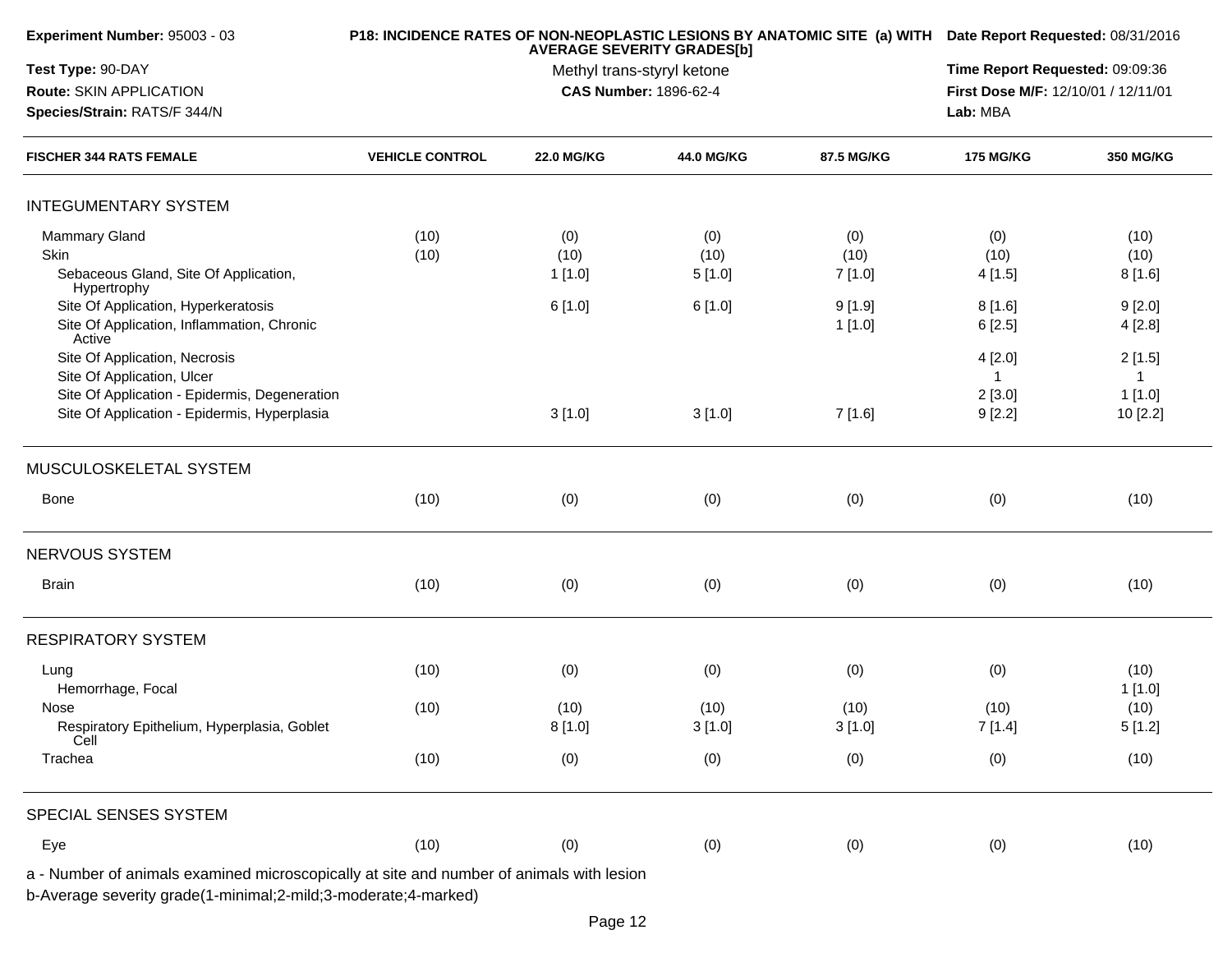| Experiment Number: 95003 - 03                                  |                        | P18: INCIDENCE RATES OF NON-NEOPLASTIC LESIONS BY ANATOMIC SITE (a) WITH Date Report Requested: 08/31/2016 |            |            |                  |                  |
|----------------------------------------------------------------|------------------------|------------------------------------------------------------------------------------------------------------|------------|------------|------------------|------------------|
| Test Type: 90-DAY                                              |                        | Time Report Requested: 09:09:36                                                                            |            |            |                  |                  |
| <b>Route: SKIN APPLICATION</b><br>Species/Strain: RATS/F 344/N |                        | First Dose M/F: 12/10/01 / 12/11/01<br>Lab: MBA                                                            |            |            |                  |                  |
| <b>FISCHER 344 RATS FEMALE</b>                                 | <b>VEHICLE CONTROL</b> | <b>22.0 MG/KG</b>                                                                                          | 44.0 MG/KG | 87.5 MG/KG | <b>175 MG/KG</b> | <b>350 MG/KG</b> |
| <b>Harderian Gland</b><br>Infiltration Cellular, Lipocyte      | (10)<br>1[1.0]         | (0)                                                                                                        | (0)        | (0)        | (0)              | (10)             |
| URINARY SYSTEM                                                 |                        |                                                                                                            |            |            |                  |                  |
| Kidney<br><b>Mineralization</b>                                | (10)<br>1[1.0]         | (10)                                                                                                       | (10)       | (10)       | (10)             | (10)             |
| Nephropathy<br>Renal Tubule, Necrosis                          |                        | 2[1.0]                                                                                                     | 2[1.0]     | 1[3.0]     |                  |                  |
| <b>Urinary Bladder</b>                                         | (10)                   | (0)                                                                                                        | (0)        | (0)        | (0)              | (10)             |
|                                                                |                        |                                                                                                            |            |            |                  |                  |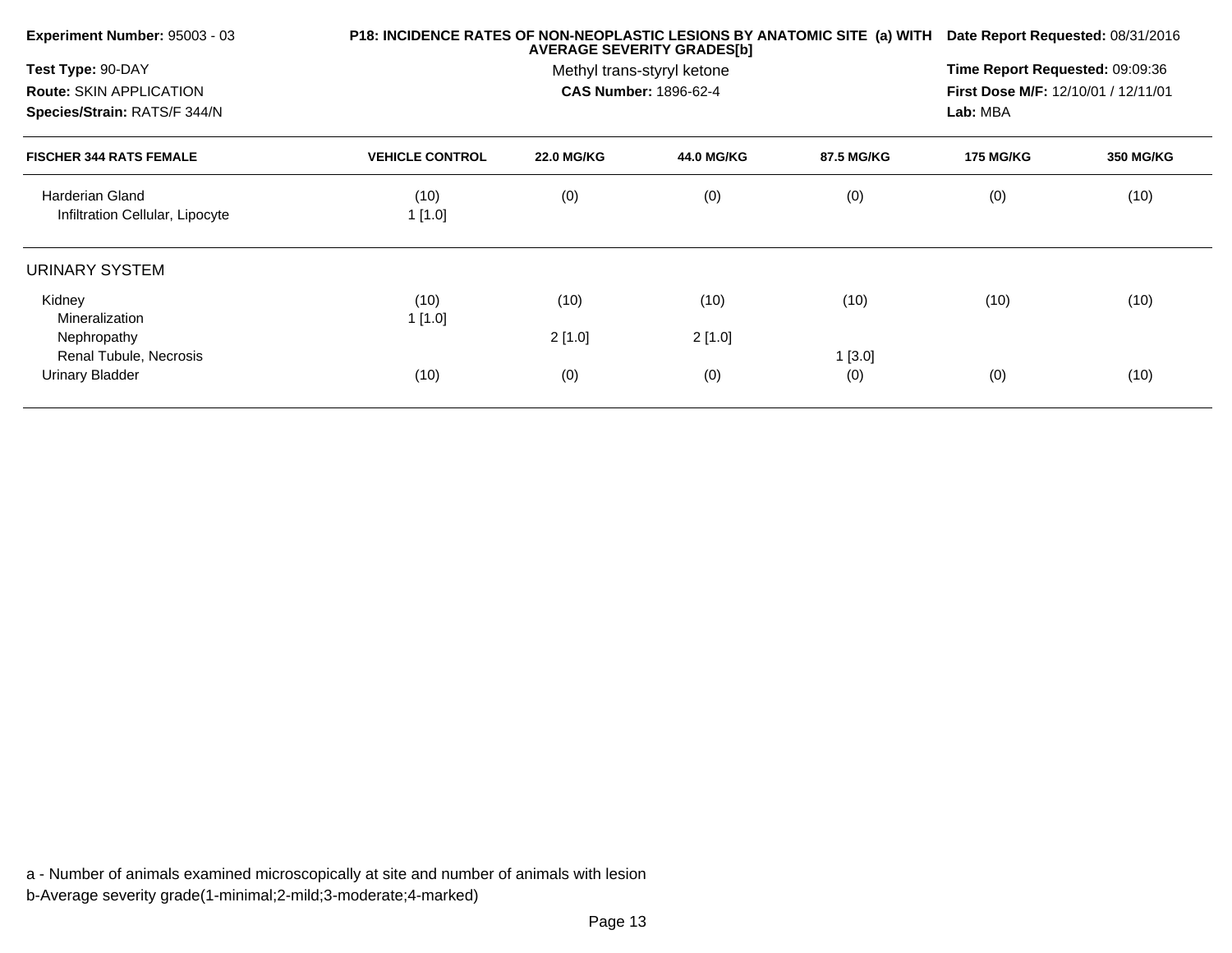| Experiment Number: 95003 - 03           |                        | P18: INCIDENCE RATES OF NON-NEOPLASTIC LESIONS BY ANATOMIC SITE (a) WITH Date Report Requested: 08/31/2016 |                                                            |                      |                                     |                     |  |
|-----------------------------------------|------------------------|------------------------------------------------------------------------------------------------------------|------------------------------------------------------------|----------------------|-------------------------------------|---------------------|--|
| Test Type: 90-DAY                       |                        | Time Report Requested: 09:09:36                                                                            |                                                            |                      |                                     |                     |  |
| <b>Route: SKIN APPLICATION</b>          |                        |                                                                                                            | Methyl trans-styryl ketone<br><b>CAS Number: 1896-62-4</b> |                      | First Dose M/F: 12/10/01 / 12/11/01 |                     |  |
| Species/Strain: RATS/F 344/N            |                        | Lab: MBA                                                                                                   |                                                            |                      |                                     |                     |  |
| <b>FISCHER 344 RATS FEMALE</b>          | <b>CONTROL SPECIAL</b> | <b>TK 22.0 MG/KG</b>                                                                                       | <b>TK 44.0 MG/KG</b>                                       | <b>TK 87.5 MG/KG</b> | <b>TK 175 MG/KG</b>                 | <b>TK 350 MG/KG</b> |  |
| <b>Disposition Summary</b>              |                        |                                                                                                            |                                                            |                      |                                     |                     |  |
| <b>Animals Initially In Study</b>       | 10                     | 10                                                                                                         | 10                                                         | 10                   | 10                                  | 10                  |  |
| <b>Scheduled Sacrifice</b>              | 10                     | 10                                                                                                         | 10                                                         | 9                    | 10                                  | 10                  |  |
| <b>Early Deaths</b>                     |                        |                                                                                                            |                                                            |                      |                                     |                     |  |
| <b>Accidentally Killed</b>              |                        |                                                                                                            |                                                            | 1                    |                                     |                     |  |
| <b>Survivors</b>                        |                        |                                                                                                            |                                                            |                      |                                     |                     |  |
| <b>Terminal Sacrifice</b>               |                        |                                                                                                            |                                                            |                      |                                     |                     |  |
| <b>Animals Examined Microscopically</b> |                        |                                                                                                            |                                                            |                      |                                     |                     |  |
| <b>ALIMENTARY SYSTEM</b>                |                        |                                                                                                            |                                                            |                      |                                     |                     |  |
| Esophagus                               | (0)                    | (0)                                                                                                        | (0)                                                        | (0)                  | (0)                                 | (0)                 |  |
| Intestine Large, Cecum                  | (0)                    | (0)                                                                                                        | (0)                                                        | (0)                  | (0)                                 | (0)                 |  |
| Intestine Large, Colon                  | (0)                    | (0)                                                                                                        | (0)                                                        | (0)                  | (0)                                 | (0)                 |  |
| Intestine Large, Rectum                 | (0)                    | (0)                                                                                                        | (0)                                                        | (0)                  | (0)                                 | (0)                 |  |
| Intestine Small, Duodenum               | (0)                    | (0)                                                                                                        | (0)                                                        | (0)                  | (0)                                 | (0)                 |  |
| Intestine Small, Ileum                  | (0)                    | (0)                                                                                                        | (0)                                                        | (0)                  | (0)                                 | (0)                 |  |
| Intestine Small, Jejunum                | (0)                    | (0)                                                                                                        | (0)                                                        | (0)                  | (0)                                 | (0)                 |  |
| Liver                                   | (0)                    | (0)                                                                                                        | (0)                                                        | (0)                  | (0)                                 | (0)                 |  |
| Hepatodiaphragmatic Nodule              |                        |                                                                                                            |                                                            |                      |                                     |                     |  |
| Pancreas                                | (0)                    | (0)                                                                                                        | (0)                                                        | (0)                  | (0)                                 | (0)                 |  |
| <b>Salivary Glands</b>                  | (0)                    | (0)                                                                                                        | (0)                                                        | (0)                  | (0)                                 | (0)                 |  |
| Stomach, Forestomach                    | (0)                    | (0)                                                                                                        | (0)                                                        | (0)                  | (0)                                 | (0)                 |  |
| Stomach, Glandular                      | (0)                    | (0)                                                                                                        | (0)                                                        | (0)                  | (0)                                 | (0)                 |  |
| Tongue                                  | (0)                    | (0)                                                                                                        | (0)                                                        | (0)                  | (0)                                 | (0)                 |  |
| <b>CARDIOVASCULAR SYSTEM</b>            |                        |                                                                                                            |                                                            |                      |                                     |                     |  |
| <b>Blood Vessel</b>                     | (0)                    | (0)                                                                                                        | (0)                                                        | (0)                  | (0)                                 | (0)                 |  |
| Heart                                   | (0)                    | (0)                                                                                                        | (0)                                                        | (0)                  | (0)                                 | (0)                 |  |
| Cardiomyopathy                          |                        |                                                                                                            |                                                            |                      |                                     |                     |  |

## ENDOCRINE SYSTEM

a - Number of animals examined microscopically at site and number of animals with lesion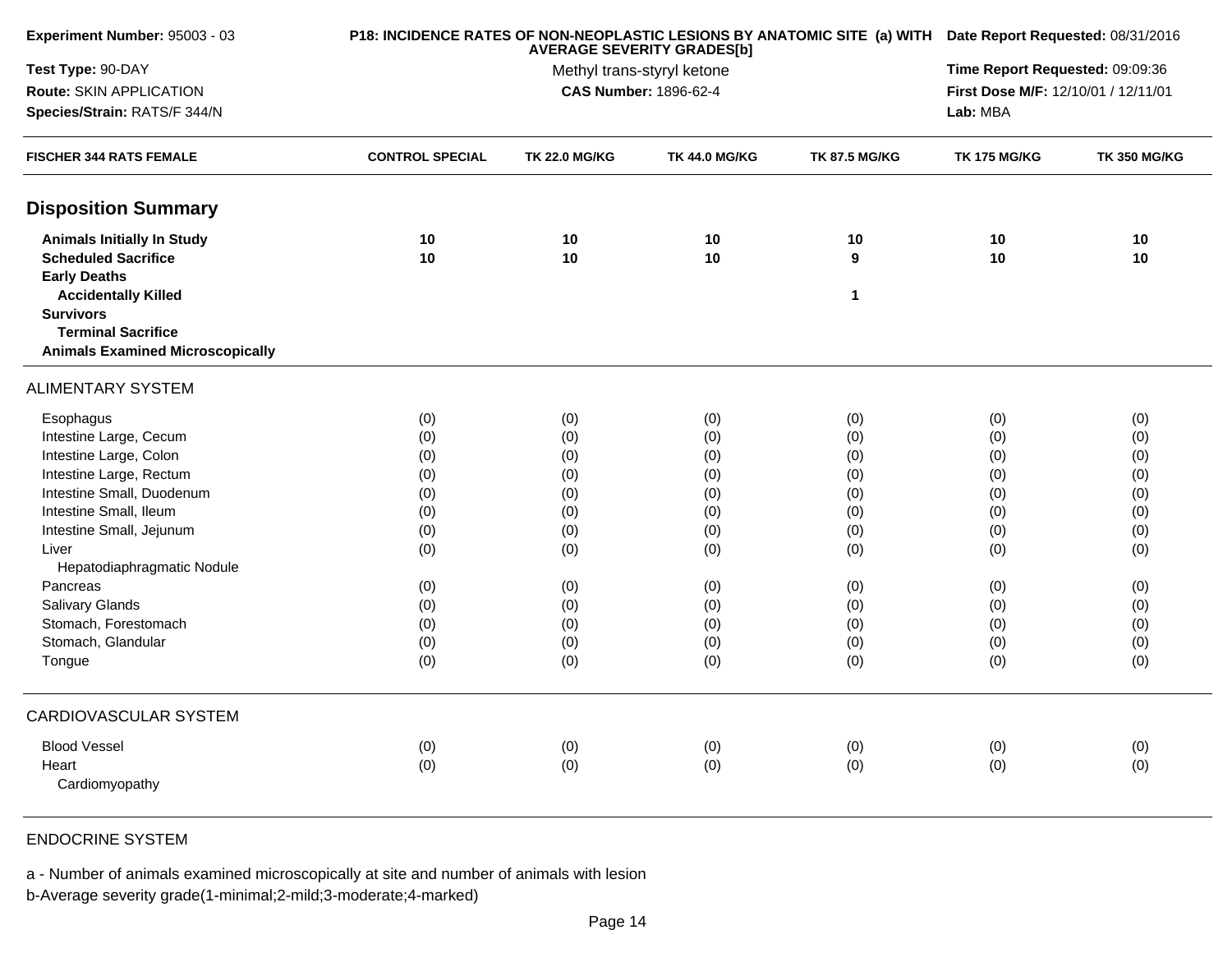| Experiment Number: 95003 - 03      |                        | P18: INCIDENCE RATES OF NON-NEOPLASTIC LESIONS BY ANATOMIC SITE (a) WITH Date Report Requested: 08/31/2016 |                              |                      |                                                 |                     |
|------------------------------------|------------------------|------------------------------------------------------------------------------------------------------------|------------------------------|----------------------|-------------------------------------------------|---------------------|
| Test Type: 90-DAY                  |                        | Time Report Requested: 09:09:36                                                                            |                              |                      |                                                 |                     |
| Route: SKIN APPLICATION            |                        |                                                                                                            | <b>CAS Number: 1896-62-4</b> |                      | First Dose M/F: 12/10/01 / 12/11/01<br>Lab: MBA |                     |
| Species/Strain: RATS/F 344/N       |                        |                                                                                                            |                              |                      |                                                 |                     |
| <b>FISCHER 344 RATS FEMALE</b>     | <b>CONTROL SPECIAL</b> | <b>TK 22.0 MG/KG</b>                                                                                       | <b>TK 44.0 MG/KG</b>         | <b>TK 87.5 MG/KG</b> | <b>TK 175 MG/KG</b>                             | <b>TK 350 MG/KG</b> |
| <b>Adrenal Cortex</b>              | (0)                    | (0)                                                                                                        | (0)                          | (0)                  | (0)                                             | (0)                 |
| Adrenal Medulla                    | (0)                    | (0)                                                                                                        | (0)                          | (0)                  | (0)                                             | (0)                 |
| Islets, Pancreatic                 | (0)                    | (0)                                                                                                        | (0)                          | (0)                  | (0)                                             | (0)                 |
| Parathyroid Gland                  | (0)                    | (0)                                                                                                        | (0)                          | (0)                  | (0)                                             | (0)                 |
| <b>Pituitary Gland</b>             | (0)                    | (0)                                                                                                        | (0)                          | (0)                  | (0)                                             | (0)                 |
| <b>Thyroid Gland</b>               | (0)                    | (0)                                                                                                        | (0)                          | (0)                  | (0)                                             | (0)                 |
| <b>Ectopic Thymus</b>              |                        |                                                                                                            |                              |                      |                                                 |                     |
| <b>GENERAL BODY SYSTEM</b>         |                        |                                                                                                            |                              |                      |                                                 |                     |
| <b>Tissue NOS</b>                  | (0)                    | (0)                                                                                                        | (0)                          | (0)                  | (0)                                             | (0)                 |
| Abdominal, Fat, Necrosis, Focal    |                        |                                                                                                            |                              |                      |                                                 |                     |
| <b>GENITAL SYSTEM</b>              |                        |                                                                                                            |                              |                      |                                                 |                     |
| <b>Clitoral Gland</b>              | (0)                    | (0)                                                                                                        | (0)                          | (0)                  | (0)                                             | (0)                 |
| Cyst                               |                        |                                                                                                            |                              |                      |                                                 |                     |
| Ovary                              | (0)                    | (0)                                                                                                        | (0)                          | (0)                  | (0)                                             | (0)                 |
| <b>Uterus</b>                      | (0)                    | (0)                                                                                                        | (0)                          | (0)                  | (0)                                             | (0)                 |
| Dilatation                         |                        |                                                                                                            |                              |                      |                                                 |                     |
| <b>HEMATOPOIETIC SYSTEM</b>        |                        |                                                                                                            |                              |                      |                                                 |                     |
| <b>Bone Marrow</b>                 | (0)                    | (0)                                                                                                        | (0)                          | (0)                  | (0)                                             | (0)                 |
| Lymph Node                         | (0)                    | (0)                                                                                                        | (0)                          | (0)                  | (0)                                             | (0)                 |
| Mediastinal, Congestion            |                        |                                                                                                            |                              |                      |                                                 |                     |
| Mediastinal, Hyperplasia, Lymphoid |                        |                                                                                                            |                              |                      |                                                 |                     |
| Lymph Node, Mesenteric             | (0)                    | (0)                                                                                                        | (0)                          | (0)                  | (0)                                             | (0)                 |
| Spleen                             | (0)                    | (0)                                                                                                        | (0)                          | (0)                  | (0)                                             | (0)                 |
| Congestion                         |                        |                                                                                                            |                              |                      |                                                 |                     |
| Thymus                             | (0)                    | (0)                                                                                                        | (0)                          | (0)                  | (0)                                             | (0)                 |
| Atrophy                            |                        |                                                                                                            |                              |                      |                                                 |                     |
|                                    |                        |                                                                                                            |                              |                      |                                                 |                     |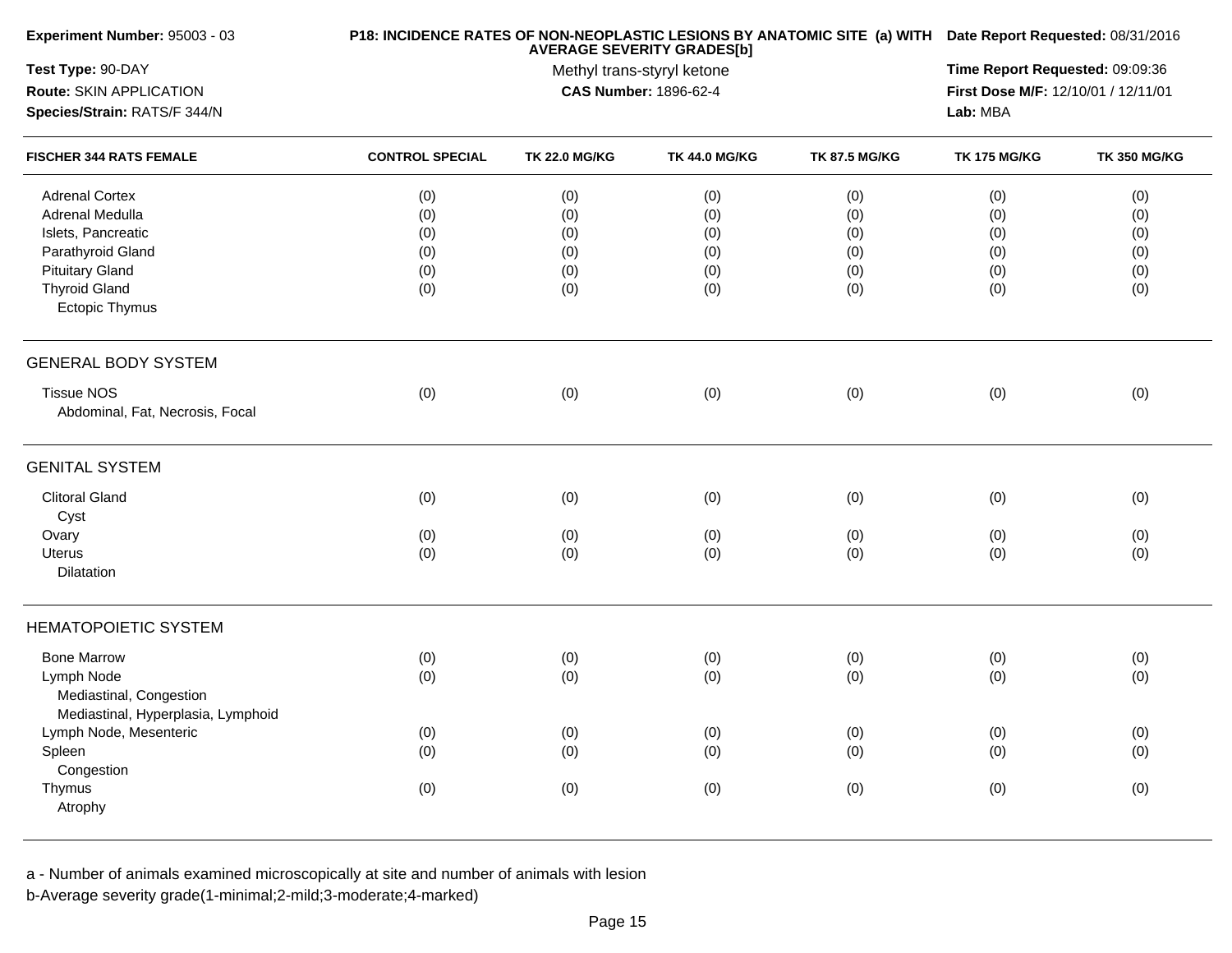| Experiment Number: 95003 - 03                                                                                                                              |                        | P18: INCIDENCE RATES OF NON-NEOPLASTIC LESIONS BY ANATOMIC SITE (a) WITH Date Report Requested: 08/31/2016<br>Time Report Requested: 09:09:36<br>First Dose M/F: 12/10/01 / 12/11/01 |                      |                      |                     |                     |
|------------------------------------------------------------------------------------------------------------------------------------------------------------|------------------------|--------------------------------------------------------------------------------------------------------------------------------------------------------------------------------------|----------------------|----------------------|---------------------|---------------------|
| Test Type: 90-DAY<br>Route: SKIN APPLICATION                                                                                                               |                        |                                                                                                                                                                                      |                      |                      |                     |                     |
| Species/Strain: RATS/F 344/N                                                                                                                               |                        |                                                                                                                                                                                      |                      | Lab: MBA             |                     |                     |
| <b>FISCHER 344 RATS FEMALE</b>                                                                                                                             | <b>CONTROL SPECIAL</b> | <b>TK 22.0 MG/KG</b>                                                                                                                                                                 | <b>TK 44.0 MG/KG</b> | <b>TK 87.5 MG/KG</b> | <b>TK 175 MG/KG</b> | <b>TK 350 MG/KG</b> |
| <b>INTEGUMENTARY SYSTEM</b>                                                                                                                                |                        |                                                                                                                                                                                      |                      |                      |                     |                     |
| <b>Mammary Gland</b>                                                                                                                                       | (0)                    | (0)                                                                                                                                                                                  | (0)                  | (0)                  | (0)                 | (0)                 |
| Skin<br>Sebaceous Gland, Site Of Application,<br>Hypertrophy                                                                                               | (0)                    | (0)                                                                                                                                                                                  | (0)                  | (0)                  | (0)                 | (0)                 |
| Site Of Application, Hyperkeratosis<br>Site Of Application, Inflammation, Chronic<br>Active                                                                |                        |                                                                                                                                                                                      |                      |                      |                     |                     |
| Site Of Application, Necrosis<br>Site Of Application, Ulcer                                                                                                |                        |                                                                                                                                                                                      |                      |                      |                     |                     |
| Site Of Application - Epidermis, Degeneration<br>Site Of Application - Epidermis, Hyperplasia                                                              |                        |                                                                                                                                                                                      |                      |                      |                     |                     |
| MUSCULOSKELETAL SYSTEM                                                                                                                                     |                        |                                                                                                                                                                                      |                      |                      |                     |                     |
| Bone                                                                                                                                                       | (0)                    | (0)                                                                                                                                                                                  | (0)                  | (0)                  | (0)                 | (0)                 |
| NERVOUS SYSTEM                                                                                                                                             |                        |                                                                                                                                                                                      |                      |                      |                     |                     |
| <b>Brain</b>                                                                                                                                               | (0)                    | (0)                                                                                                                                                                                  | (0)                  | (0)                  | (0)                 | (0)                 |
| <b>RESPIRATORY SYSTEM</b>                                                                                                                                  |                        |                                                                                                                                                                                      |                      |                      |                     |                     |
| Lung<br>Hemorrhage, Focal                                                                                                                                  | (0)                    | (0)                                                                                                                                                                                  | (0)                  | (0)                  | (0)                 | (0)                 |
| Nose<br>Respiratory Epithelium, Hyperplasia, Goblet<br>Cell                                                                                                | (0)                    | (0)                                                                                                                                                                                  | (0)                  | (0)                  | (0)                 | (0)                 |
| Trachea                                                                                                                                                    | (0)                    | (0)                                                                                                                                                                                  | (0)                  | (0)                  | (0)                 | (0)                 |
| SPECIAL SENSES SYSTEM                                                                                                                                      |                        |                                                                                                                                                                                      |                      |                      |                     |                     |
| Eye                                                                                                                                                        | (0)                    | (0)                                                                                                                                                                                  | (0)                  | (0)                  | (0)                 | (0)                 |
| a - Number of animals examined microscopically at site and number of animals with lesion<br>b-Average severity grade(1-minimal;2-mild;3-moderate;4-marked) |                        |                                                                                                                                                                                      |                      |                      |                     |                     |